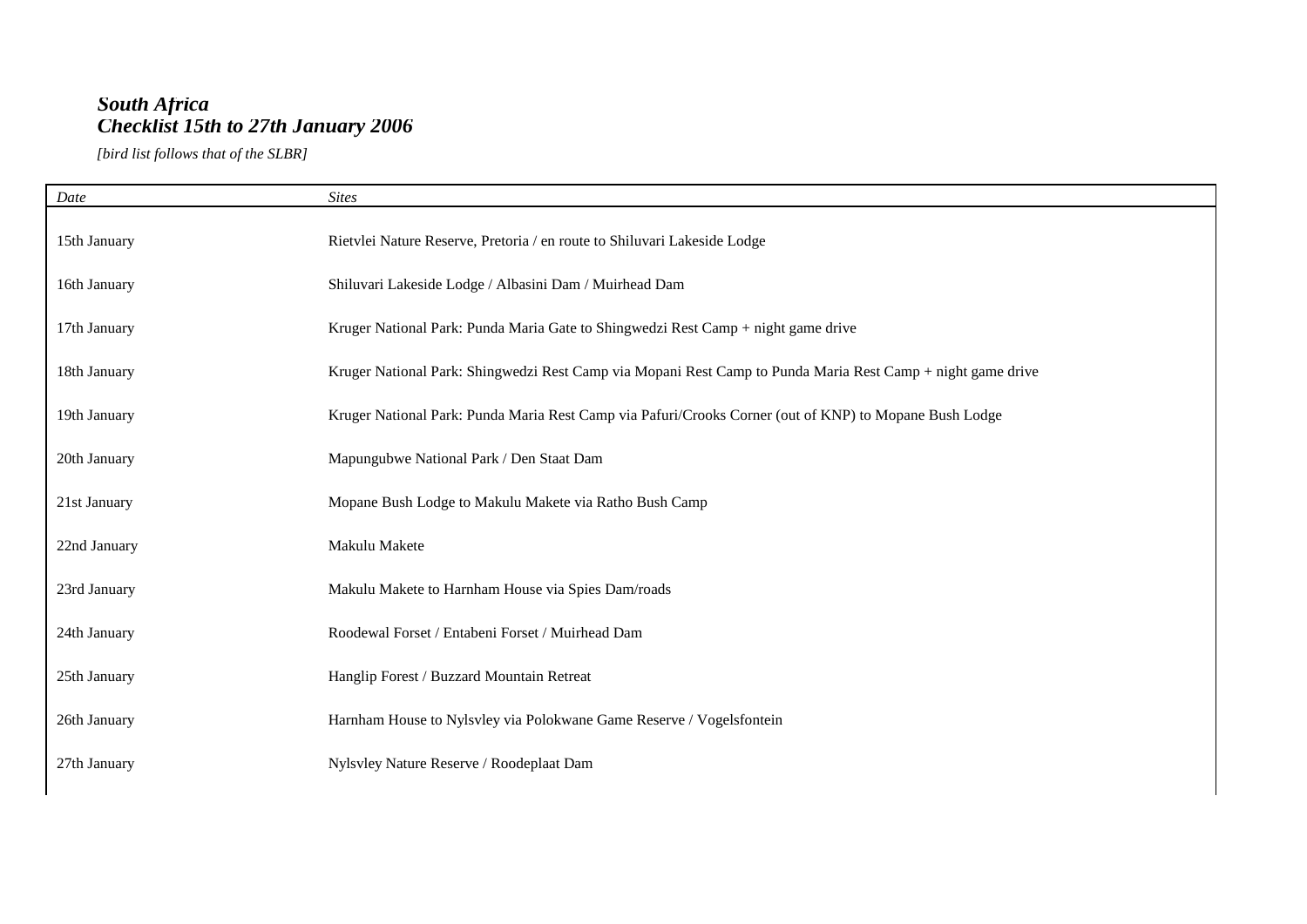*column*  $* = 1$  = *should be seen:*  $2 =$  *may be seen:*  $3 =$  *diffucult to see* 

 *birds in bold = South African endemics/near-endemics*

|    | <b><i>birus in bold – Soum African endemics/near-endemics</i></b><br><b>English Name</b> | <b>Latin Name</b>             | *              |                |              |              |              |  |              | trip   15th   16th   17th   18th   19th   20th   21st   22nd   23rd   24th   25th   26th   27th |                |              |                          | <b>Roberts</b> |  |
|----|------------------------------------------------------------------------------------------|-------------------------------|----------------|----------------|--------------|--------------|--------------|--|--------------|-------------------------------------------------------------------------------------------------|----------------|--------------|--------------------------|----------------|--|
|    | Common Ostrich                                                                           | Struthio camelus              |                | $\mathbf{1}$   |              |              |              |  | $\mathbf{1}$ |                                                                                                 |                |              |                          |                |  |
| 6  | <b>Great Crested Grebe</b>                                                               | Podiceps cristatus            | 3              | $\mathbf{1}$   |              |              |              |  |              |                                                                                                 |                |              | $\mathbf{1}$             | 6              |  |
| 8  | Little Grebe                                                                             | Tachybaptus ruficollis        |                |                |              |              |              |  |              |                                                                                                 |                |              |                          | 8              |  |
| 49 | <b>Great White Pelican</b>                                                               | Pelecanus onocrotalus         | 3              |                |              |              |              |  |              |                                                                                                 |                |              |                          | 49             |  |
| 50 | Pink-backed Pelican                                                                      | Pelecanus rufescens           | $\overline{3}$ |                |              |              |              |  |              |                                                                                                 |                |              |                          | 50             |  |
| 55 | White-breasted Cormorant                                                                 | Phalacrocorax [c.] lucidus    | $\mathbf{1}$   | $\mathbf{1}$   |              |              |              |  |              |                                                                                                 |                |              |                          | 55             |  |
| 58 | <b>Reed Cormorant</b>                                                                    | Phalacrocorax africanus       | $\mathbf{1}$   | $\mathbf{1}$   | $\mathbf{1}$ |              |              |  |              |                                                                                                 |                | $\mathbf{1}$ | $\mathbf{1}$             | 58             |  |
| 60 | <b>African Darter</b>                                                                    | Anhinga rufa                  | 1              | $\mathbf{1}$   |              |              |              |  | 1            |                                                                                                 |                |              | $\mathbf{1}$             | 60             |  |
| 62 | <b>Grey Heron</b>                                                                        | Ardea cinerea                 | -1             | $\mathbf{1}$   | -1           |              |              |  |              |                                                                                                 | $\overline{1}$ |              | $\overline{1}$           | 62             |  |
| 63 | <b>Black-headed Heron</b>                                                                | Ardea melanocephala           | -1             | $\mathbf{1}$   |              |              |              |  |              |                                                                                                 |                |              |                          | 63             |  |
| 64 | Goliath Heron                                                                            | Ardea goliath                 |                | $\mathbf{1}$   |              | $\mathbf{1}$ |              |  |              |                                                                                                 |                |              |                          | 64             |  |
| 65 | Purple Heron                                                                             | Ardea purpurea                |                | $\overline{1}$ |              |              |              |  |              |                                                                                                 |                |              | $\mathbf{1}$             | 65             |  |
| 66 | <b>Great Egret</b>                                                                       | Egretta alba                  |                |                |              |              |              |  |              |                                                                                                 |                |              |                          | 66             |  |
| 67 | Little Egret                                                                             | Egretta garzetta              |                |                |              |              |              |  |              |                                                                                                 |                |              |                          | 67             |  |
| 68 | Yellow-billed Egret                                                                      | Egretta intermedia            | $\overline{c}$ |                |              |              |              |  |              |                                                                                                 |                |              |                          | 68             |  |
| 69 | <b>Black Heron</b>                                                                       | Egretta ardesiaca             | 3              |                |              |              |              |  |              |                                                                                                 |                |              |                          | 69             |  |
| 71 | <b>Cattle Egret</b>                                                                      | <b>Bubulcus</b> ibis          | $\mathbf{1}$   | $\mathbf{1}$   |              | $\mathbf{1}$ |              |  |              |                                                                                                 |                | $\mathbf{1}$ | $\overline{1}$           | 71             |  |
| 72 | Squacco Heron                                                                            | Ardeola ralloides             |                |                |              |              |              |  |              |                                                                                                 |                |              |                          | 72             |  |
| 74 | Green-backed Heron                                                                       | <b>Butorides striatus</b>     |                |                |              |              | $\mathbf{1}$ |  |              |                                                                                                 |                |              |                          | 74             |  |
| 75 | Rufous-bellied Heron                                                                     | Ardeola rufiventris           | 3              |                |              |              |              |  |              |                                                                                                 |                |              |                          | 75             |  |
| 76 | <b>Black-crowned Night-Heron</b>                                                         | Nycticorax nycticorax         |                |                |              |              |              |  |              |                                                                                                 |                |              |                          | 76             |  |
| 77 | White-backed Night-Heron                                                                 | Gorsachius leuconotus         | $\overline{2}$ |                |              |              |              |  |              |                                                                                                 |                |              |                          | 77             |  |
| 78 | Little Bittern                                                                           | Ixobrychus minutus            |                |                |              |              |              |  |              |                                                                                                 |                |              |                          | 78             |  |
| 79 | <b>Dwarf Bittern</b>                                                                     | Ixobrychus sturmii            | 3              | $\mathbf{1}$   |              | $\mathbf{1}$ |              |  |              |                                                                                                 |                |              |                          | 79             |  |
| 81 | Hamerkop                                                                                 | Scopus umbretta               | $\mathbf{1}$   | $\mathbf{1}$   |              | $\mathbf{1}$ | $\mathbf{1}$ |  | 1            | $\overline{1}$                                                                                  |                |              | $\overline{\phantom{a}}$ | 81             |  |
| 83 | White Stork                                                                              | Ciconia ciconia               | $\mathbf{1}$   | $\mathbf{1}$   |              |              |              |  |              |                                                                                                 |                |              |                          | 83             |  |
| 84 | <b>Black Stork</b>                                                                       | Ciconia nigra                 | $\overline{2}$ | $\mathbf{1}$   |              |              |              |  |              |                                                                                                 |                |              |                          | 84             |  |
| 85 | Abdim's Stork                                                                            | Ciconia abdimii               | $\mathbf{1}$   | $\mathbf{1}$   |              |              |              |  |              |                                                                                                 |                |              | $\mathbf{1}$             | 85             |  |
| 86 | Woolly-necked Stork                                                                      | Ciconia episcopus             | $\overline{2}$ | $\mathbf{1}$   |              | $\mathbf{1}$ |              |  |              |                                                                                                 |                |              |                          | 86             |  |
| 87 | African Openbill                                                                         | Anastomus lamelligerus        | $\mathbf{1}$   | $\mathbf{1}$   |              |              |              |  |              |                                                                                                 |                |              |                          | 87             |  |
| 88 | Saddle-billed Stork                                                                      | Ephippiorhynchus senegalensis | $\mathbf{1}$   |                |              |              |              |  |              |                                                                                                 |                |              |                          | 88             |  |
| 89 | Marabou Stork                                                                            | Leptoptilos crumeniferus      | $\mathbf{1}$   | $\mathbf{1}$   |              |              | $\mathbf{1}$ |  | 1            |                                                                                                 |                |              |                          | 89             |  |
| 90 | Yellow-billed Stork                                                                      | Mycteria ibis                 | $\mathbf{1}$   | $\mathbf{1}$   |              |              |              |  | $\mathbf{1}$ |                                                                                                 |                |              |                          | 90             |  |
|    | <b>English Name</b>                                                                      | <b>Latin Name</b>             |                |                |              |              |              |  |              | trip   15th   16th   17th   18th   19th   20th   21st   22nd   23rd   24th   25th   26th   27th |                |              |                          |                |  |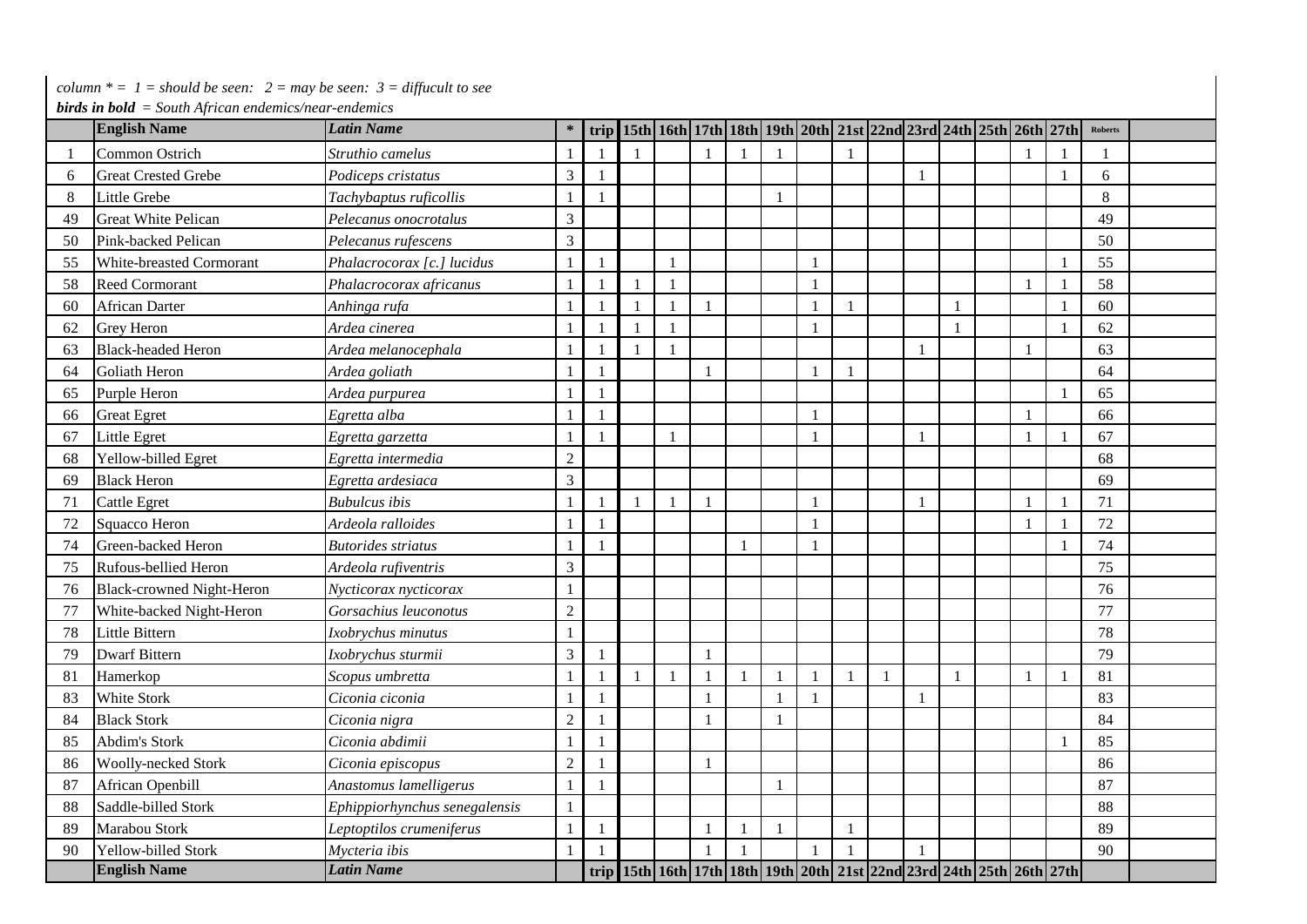|       | <b>English Name</b>          | <b>Latin Name</b>        |                  |                |  |              |                |                | trip 15th 16th 17th 18th 19th 20th 21st 22nd 23rd 24th 25th 26th 27th |              |              |              |                |       |  |
|-------|------------------------------|--------------------------|------------------|----------------|--|--------------|----------------|----------------|-----------------------------------------------------------------------|--------------|--------------|--------------|----------------|-------|--|
| 91    | African Sacred Ibis          | Threskiornis aethiopicus |                  |                |  |              |                |                |                                                                       |              |              |              |                | 91    |  |
| 93    | <b>Glossy Ibis</b>           | Plegadis falcinellus     | $\sqrt{2}$       |                |  |              |                |                |                                                                       |              |              |              |                | 93    |  |
| 94    | Hadeda Ibis                  | Bostrychia hagedash      |                  | $\overline{1}$ |  |              |                | $\blacksquare$ |                                                                       | $\mathbf{1}$ |              |              |                | 94    |  |
| 95    | African Spoonbill            | Platalea alba            | $\mathbf{1}$     | $\overline{1}$ |  | $\mathbf{1}$ | $\blacksquare$ |                |                                                                       |              |              |              |                | 95    |  |
| 96    | Greater Flamingo             | Phoenicopterus ruber     | $\mathfrak{Z}$   |                |  |              |                |                |                                                                       |              |              |              |                | 96    |  |
| 97    | Lesser Flamingo              | Phoenicopterus minor     | $\mathfrak{Z}$   |                |  |              |                |                |                                                                       |              |              |              |                | 97    |  |
| 99    | White-faced Duck             | Dendrocygna viduata      |                  |                |  |              |                | $\mathbf{1}$   |                                                                       | $\mathbf{1}$ |              |              |                | 99    |  |
| 100   | <b>Fulvous Duck</b>          | Dendrocygna bicolor      | $\overline{2}$   |                |  |              |                |                |                                                                       |              |              |              |                | 100   |  |
| 101   | White-backed Duck            | Thalassornis leuconotus  | $\mathfrak{Z}$   |                |  |              |                |                |                                                                       |              |              |              |                | 101   |  |
| 102   | <b>Egyptian Goose</b>        | Alopochen aegyptiacus    |                  |                |  |              |                |                |                                                                       | $\mathbf{1}$ |              |              |                | 102   |  |
| 104   | Yellow-billed Duck           | Anas undulata            |                  |                |  |              |                |                |                                                                       |              |              |              | $\overline{1}$ | 104   |  |
| 105   | <b>African Black Duck</b>    | Anas sparsa              | $\mathbf{1}$     | $\mathbf{1}$   |  |              |                |                |                                                                       |              |              | $\mathbf{1}$ |                | 105   |  |
| 106   | Cape Teal                    | Anas capensis            | $\boldsymbol{2}$ |                |  |              |                |                |                                                                       |              |              |              |                | 106   |  |
| 107   | <b>Hottentot Teal</b>        | Anas hottentota          | $\sqrt{2}$       |                |  |              |                |                |                                                                       |              |              |              |                | 107   |  |
| 108   | Red-billed Teal              | Anas erythrorhyncha      | $\overline{2}$   |                |  |              |                |                |                                                                       |              |              |              |                | 108   |  |
| 112   | <b>Cape Shoveler</b>         | Anas smithii             | $\overline{3}$   |                |  |              |                |                |                                                                       |              |              |              |                | 112   |  |
| 113   | Southern Pochard             | Netta erythrophthalma    | $\mathfrak{Z}$   | $\overline{1}$ |  |              |                |                |                                                                       |              |              |              |                | 113   |  |
| 114   | <b>African Pygmy Goose</b>   | Nettapus auritus         | $\overline{2}$   |                |  |              |                |                |                                                                       |              |              |              |                | 114   |  |
| 115   | Comb Duck                    | Sarkidiornis melanotos   | $\mathbf{1}$     | $\overline{1}$ |  | $\mathbf{1}$ | $\overline{1}$ | $\mathbf{1}$   |                                                                       |              |              |              |                | 115   |  |
| 116   | Spur-winged Goose            | Plectropterus gambensis  | $\mathbf{1}$     |                |  |              |                |                |                                                                       |              |              |              |                | 116   |  |
| 118   | Secretarybird                | Sagittarius serpentarius | $\sqrt{2}$       |                |  |              |                |                |                                                                       |              |              |              |                | 118   |  |
| 120   | <b>Egyptian Vulture</b>      | Neophron percnopterus    | $\mathfrak{Z}$   |                |  |              |                |                |                                                                       |              |              |              |                | 120   |  |
| 121   | <b>Hooded Vulture</b>        | Necrosyrtes monachus     | $\overline{2}$   |                |  |              |                |                |                                                                       |              |              |              |                | 121   |  |
| 122   | <b>Cape Vulture</b>          | <b>Gyps</b> coprotheres  | $\mathbf{1}$     | -1             |  |              |                |                |                                                                       |              | $\mathbf{1}$ |              |                | 122   |  |
| 123   | White-backed Vulture         | Gyps africanus           |                  |                |  |              |                |                |                                                                       | $\mathbf{1}$ |              |              |                | 123   |  |
| 123.1 | Ruppell's Vulture            | Gyps rueppellii          | $\mathfrak{Z}$   |                |  |              |                |                |                                                                       |              |              |              |                | 123.1 |  |
| 124   | Lappet-faced Vulture         | Torgos tracheliotus      | $\overline{1}$   |                |  |              |                |                |                                                                       |              |              |              |                | 124   |  |
| 125   | White-headed Vulture         | Trigonoceps occipitalis  | $\sqrt{2}$       | $\overline{1}$ |  |              | $\overline{1}$ |                |                                                                       | $\mathbf{1}$ |              |              |                | 125   |  |
| 126   | <b>Black Kite</b>            | Milvus migrans           | $\overline{3}$   |                |  |              |                |                |                                                                       |              |              |              |                | 126   |  |
| 126.1 | Yellow-billed Kite           | Milvus [m.] aegyptius    |                  |                |  |              |                |                |                                                                       | $\mathbf{1}$ |              |              |                | 126.1 |  |
| 127   | <b>Black-shouldered Kite</b> | Elanus caeruleus         |                  |                |  |              |                |                |                                                                       |              |              |              |                | 127   |  |
| 128   | African Cuckoo Hawk          | Aviceda cuculoides       | $\overline{2}$   |                |  |              |                |                |                                                                       |              |              |              |                | 128   |  |
| 129   | <b>Bat Hawk</b>              | Macheiramphus alcinus    | 3                |                |  |              |                |                |                                                                       |              |              |              |                | 129   |  |
|       | <b>English Name</b>          | <b>Latin Name</b>        |                  |                |  |              |                |                | trip 15th 16th 17th 18th 19th 20th 21st 22nd 23rd 24th 25th 26th 27th |              |              |              |                |       |  |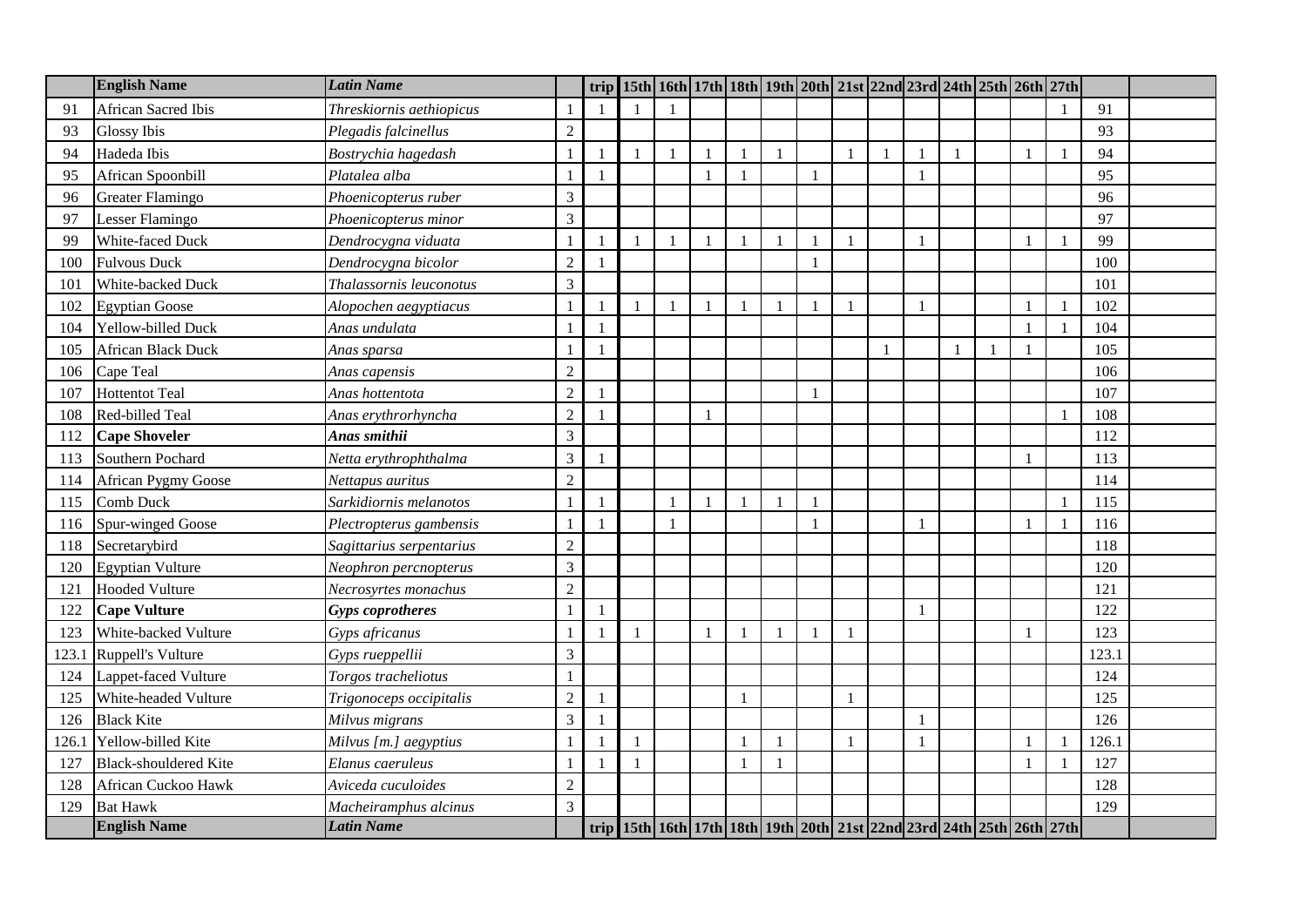|     | <b>English Name</b>                   | <b>Latin Name</b>        |                |                |  |              |  |              |    |                          |              | trip 15th 16th 17th 18th 19th 20th 21st 22nd 23rd 24th 25th 26th 27th |     |  |
|-----|---------------------------------------|--------------------------|----------------|----------------|--|--------------|--|--------------|----|--------------------------|--------------|-----------------------------------------------------------------------|-----|--|
| 130 | European Honey-Buzzard                | Pernis apivorus          | 3              |                |  |              |  |              |    |                          |              |                                                                       | 130 |  |
| 131 | Verreaux's Eagle                      | Aquila verreauxii        |                | $\overline{1}$ |  |              |  |              | -1 |                          | $\mathbf{1}$ |                                                                       | 131 |  |
| 132 | <b>Tawny Eagle</b>                    | Aquila rapax             |                |                |  |              |  |              |    |                          |              |                                                                       | 132 |  |
| 133 | <b>Steppe Eagle</b>                   | Aquila nipalensis        | $\sqrt{2}$     |                |  |              |  |              |    |                          |              |                                                                       | 133 |  |
| 134 | <b>Lesser Spotted Eagle</b>           | Aquila pomarina          | $\overline{2}$ |                |  |              |  |              |    |                          |              |                                                                       | 134 |  |
| 135 | Wahlberg's Eagle                      | Aquila wahlbergi         |                |                |  |              |  | $\mathbf{1}$ |    |                          |              |                                                                       | 135 |  |
| 136 | <b>Booted Eagle</b>                   | Hieraaetus pennatus      | 3              |                |  |              |  |              |    |                          |              |                                                                       | 136 |  |
| 137 | African Hawk-Eagle                    | Hieraaetus spilogaster   | $\overline{2}$ |                |  |              |  |              |    |                          |              |                                                                       | 137 |  |
| 138 | Ayres' Hawk-Eagle                     | Hieraaetus ayresii       |                |                |  |              |  |              |    |                          |              |                                                                       | 138 |  |
| 139 | Long-crested Eagle                    | Lophaetus occipitalis    |                |                |  |              |  |              |    |                          | $\mathbf{1}$ |                                                                       | 139 |  |
| 140 | <b>Martial Eagle</b>                  | Polemaetus bellicosus    | $\overline{c}$ |                |  |              |  |              |    |                          |              |                                                                       | 140 |  |
| 141 | <b>African Crowned Eagle</b>          | Stephanoaetus coronatus  |                |                |  |              |  |              |    |                          | $\mathbf{1}$ |                                                                       | 141 |  |
| 142 | <b>Brown Snake-Eagle</b>              | Circaetus cinereus       |                |                |  | $\mathbf{1}$ |  |              |    |                          |              |                                                                       | 142 |  |
| 143 | <b>Black-chested Snake-Eagle</b>      | Circaetus pectoralis     |                |                |  |              |  |              |    |                          |              |                                                                       | 143 |  |
| 146 | <b>Bateleur</b>                       | Terathopius ecaudatus    |                |                |  |              |  |              |    |                          |              |                                                                       | 146 |  |
| 148 | African Fish-Eagle                    | Haliaeetus vocifer       |                |                |  |              |  |              |    |                          |              |                                                                       | 148 |  |
| 149 | <b>Steppe Buzzard</b>                 | <b>Buteo</b> buteo       |                |                |  | $\mathbf{1}$ |  | $\mathbf{1}$ |    |                          | $\mathbf{1}$ |                                                                       | 149 |  |
| 150 | <b>Forest Buzzard</b>                 | <b>Buteo trizonatus</b>  | $\mathfrak{2}$ |                |  |              |  |              |    |                          |              |                                                                       | 150 |  |
| 152 | <b>Jackal Buzzard</b>                 | <b>Buteo rufofuscus</b>  |                | $\mathbf{1}$   |  |              |  |              |    |                          |              |                                                                       | 152 |  |
| 153 | <b>Augur Buzzard</b>                  | <b>Buteo</b> augur       | 3              |                |  |              |  |              |    |                          |              |                                                                       | 153 |  |
| 154 | <b>Lizard Buzzard</b>                 | Kaupifalco monogrammicus | $\overline{c}$ |                |  |              |  |              |    |                          |              |                                                                       | 154 |  |
| 155 | Rufous-chested Sparrowhawk            | Accipiter rufiventris    | $\overline{3}$ |                |  |              |  |              |    |                          |              |                                                                       | 155 |  |
| 156 | Ovambo Sparrowhawk                    | Accipiter ovampensis     | $\overline{2}$ |                |  |              |  |              |    | $\mathbf{1}$             |              |                                                                       | 156 |  |
| 157 | Little Sparrowhawk                    | Accipiter minullus       |                |                |  |              |  | $\mathbf{1}$ |    |                          |              |                                                                       | 157 |  |
| 158 | <b>Black Sparrowhawk</b>              | Accipiter melanoleucus   | 3              |                |  |              |  |              |    |                          |              |                                                                       | 158 |  |
| 159 | Shikra                                | Accipiter badius         |                |                |  |              |  |              |    |                          |              |                                                                       | 159 |  |
| 160 | African Goshawk                       | Accipiter tachiro        |                |                |  |              |  |              |    |                          |              |                                                                       | 160 |  |
| 161 | Gabar Goshawk                         | Melierax gabar           |                |                |  |              |  |              |    |                          |              |                                                                       | 161 |  |
| 162 | <b>Southern Pale Chanting Goshawk</b> | Melierax canorus         |                |                |  |              |  | $\mathbf{1}$ |    | $\overline{\phantom{a}}$ |              |                                                                       | 162 |  |
| 163 | Dark Chanting Goshawk                 | Melierax metabates       |                |                |  |              |  |              |    |                          |              |                                                                       | 163 |  |
| 164 | Eurasian Marsh-Harrier                | Circus aeruginosus       | 3              |                |  |              |  |              |    |                          |              |                                                                       | 164 |  |
| 165 | African Marsh-Harrier                 | Circus ranivorus         | 3              |                |  |              |  |              |    |                          |              |                                                                       | 165 |  |
| 166 | Montagu's Harrier                     | Circus pygargus          | $\overline{2}$ |                |  |              |  |              |    |                          |              |                                                                       | 166 |  |
|     | <b>English Name</b>                   | <b>Latin Name</b>        |                |                |  |              |  |              |    |                          |              | trip 15th 16th 17th 18th 19th 20th 21st 22nd 23rd 24th 25th 26th 27th |     |  |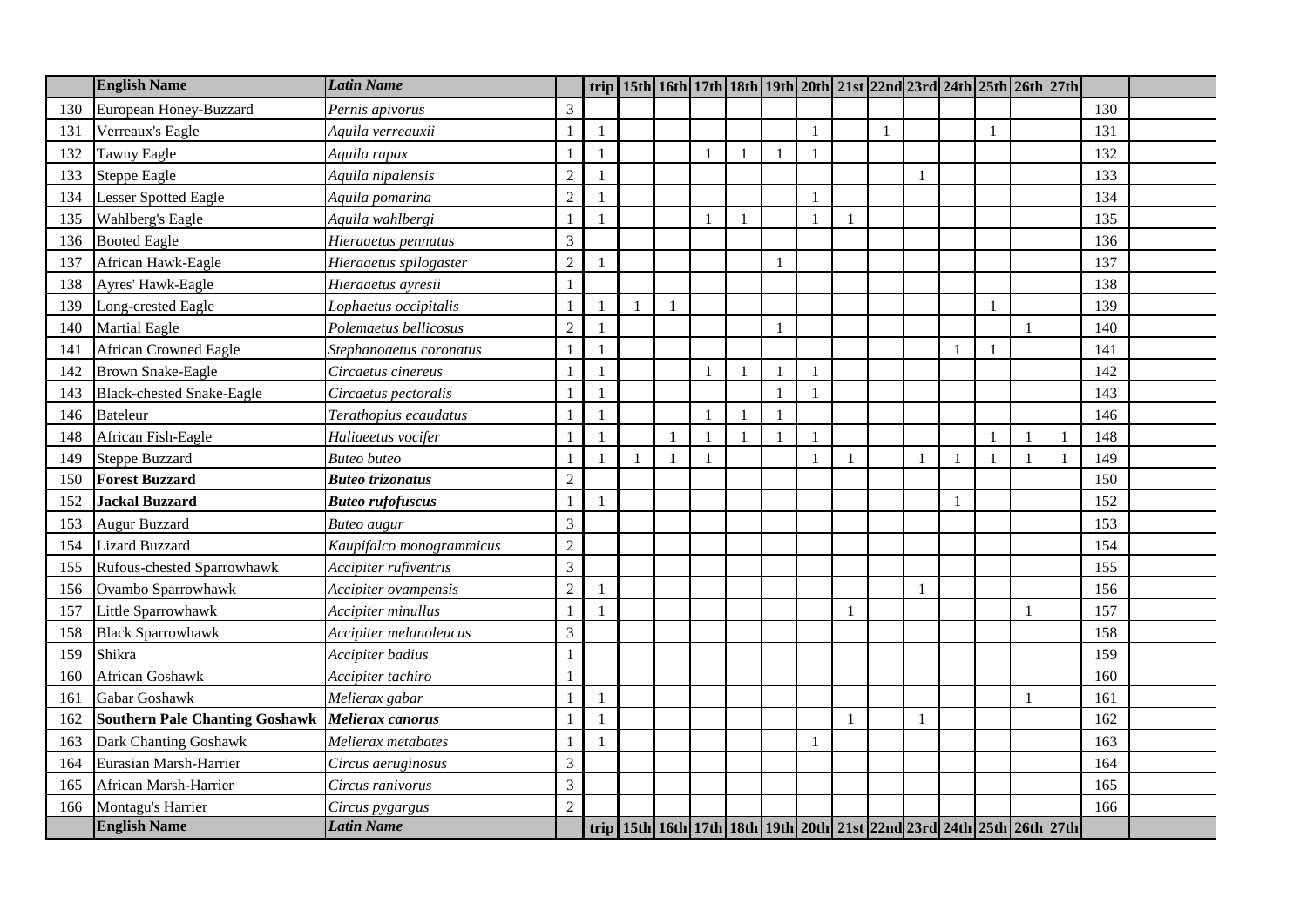|     | <b>English Name</b>             | <b>Latin Name</b>          |                |              |  |              |    |              |                |              |                |              |              | trip 15th 16th 17th 18th 19th 20th 21st 22nd 23rd 24th 25th 26th 27th |                |     |  |
|-----|---------------------------------|----------------------------|----------------|--------------|--|--------------|----|--------------|----------------|--------------|----------------|--------------|--------------|-----------------------------------------------------------------------|----------------|-----|--|
| 167 | Pallid Harrier                  | Circus macrourus           | $\overline{2}$ |              |  |              |    |              |                |              |                |              |              |                                                                       |                | 167 |  |
| 169 | African Harrier-Hawk            | Polyboroides typus         |                | $\mathbf{1}$ |  |              |    |              |                |              | $\blacksquare$ | $\mathbf{1}$ |              |                                                                       |                | 169 |  |
| 170 | Osprey                          | Pandion haliaetus          | $\overline{2}$ |              |  |              |    |              |                |              |                |              |              |                                                                       |                | 170 |  |
| 171 | Peregrine Falcon                | Falco peregrinus           | $\overline{c}$ |              |  |              |    |              |                |              |                |              | $\mathbf{1}$ |                                                                       |                | 171 |  |
| 172 | <b>Lanner Falcon</b>            | Falco biarmicus            | $\mathfrak{2}$ |              |  |              |    |              |                |              |                | $\mathbf{1}$ |              |                                                                       |                | 172 |  |
| 173 | Eurasian Hobby                  | Falco subbuteo             | 3              |              |  |              |    |              |                |              |                |              |              |                                                                       |                | 173 |  |
| 174 | African Hobby                   | Falco cuvierii             | 3              |              |  |              |    |              |                |              |                |              |              |                                                                       |                | 174 |  |
| 179 | Red-footed Falcon               | Falco vespertinus          | 3              |              |  |              |    |              |                |              |                |              |              |                                                                       |                | 179 |  |
| 180 | Amur Falcon                     | Falco amurensis            |                |              |  | $\mathbf{1}$ |    |              | $\overline{1}$ |              |                |              | $\mathbf{1}$ |                                                                       | $\overline{1}$ | 180 |  |
| 181 | <b>Rock Kestrel</b>             | Falco tinnunculus          |                |              |  |              |    |              |                |              |                |              | $\mathbf{1}$ |                                                                       |                | 181 |  |
| 182 | <b>Greater Kestrel</b>          | Falco rupicoloides         | $\overline{2}$ |              |  |              |    |              |                |              |                |              |              |                                                                       |                | 182 |  |
| 183 | <b>Lesser Kestrel</b>           | Falco naumanni             | 3              |              |  |              |    |              |                |              |                |              |              |                                                                       |                | 183 |  |
| 185 | Dickinson's Kestrel             | Falco dickinsoni           | 3              |              |  |              |    |              |                |              |                |              |              |                                                                       |                | 185 |  |
| 188 | Coqui Francolin                 | Peliperdix coqui           | $\sqrt{2}$     |              |  |              |    |              |                |              |                |              |              |                                                                       |                | 188 |  |
| 189 | <b>Crested Francolin</b>        | Peliperdix sephaena        |                |              |  |              |    |              |                |              |                |              |              |                                                                       |                | 189 |  |
| 191 | Shelley's Francolin             | Scleroptila shelleyi       |                |              |  |              |    |              |                |              |                |              |              |                                                                       |                | 191 |  |
| 196 | <b>Natal Francolin</b>          | Pternistes natalensis      |                |              |  |              |    |              |                | $\mathbf{1}$ | $\mathbf{1}$   |              |              |                                                                       |                | 196 |  |
| 199 | <b>Swainson's Spurfowl</b>      | Pternistes swainsonii      |                |              |  |              | -1 | $\mathbf{1}$ |                | $\mathbf{1}$ |                |              |              |                                                                       |                | 199 |  |
| 200 | Common Quail                    | Coturnix coturnix          | $\overline{c}$ |              |  |              |    |              |                |              |                |              |              |                                                                       |                | 200 |  |
| 201 | Harlequin Quail                 | Coturnix delegorguei       | $\overline{c}$ |              |  |              |    |              |                |              |                |              |              |                                                                       |                | 201 |  |
| 203 | <b>Helmeted Guineafowl</b>      | Numida meleagris           |                |              |  |              |    |              |                | $\mathbf{1}$ |                | $\mathbf{1}$ |              |                                                                       |                | 203 |  |
| 204 | <b>Crested Guineafowl</b>       | Guttera pucherani          |                |              |  |              |    |              |                |              |                |              |              |                                                                       |                | 204 |  |
| 205 | Small Buttonquail               | Turnix sylvatica           | $\overline{2}$ |              |  |              |    |              |                |              |                |              |              |                                                                       |                | 205 |  |
| 206 | <b>Black-rumped Buttonquail</b> | Turnix nana                | 3              |              |  |              |    |              |                |              |                |              |              |                                                                       |                | 206 |  |
| 209 | <b>Grey Crowned Crane</b>       | Balearica regulorum        | 3              |              |  |              |    |              |                |              |                |              |              |                                                                       |                | 209 |  |
| 211 | Corn Crake                      | Crex crex                  | 3              |              |  |              |    |              |                |              |                |              |              |                                                                       |                | 211 |  |
| 212 | African Crake                   | Crecopsis egregia          | 3              |              |  |              |    |              |                |              |                |              |              |                                                                       |                | 212 |  |
| 213 | <b>Black Crake</b>              | Amaurornis flavirostra     |                |              |  |              |    |              | $\overline{1}$ | $\mathbf{1}$ |                |              |              |                                                                       |                | 213 |  |
| 215 | <b>Baillon's Crake</b>          | Porzana pusilla            | 3              |              |  |              |    |              |                |              |                |              |              |                                                                       |                | 215 |  |
| 216 | <b>Striped Crake</b>            | Aenigmatolimnas marginalis | 3              |              |  |              |    |              |                |              |                |              |              |                                                                       |                | 216 |  |
| 217 | Red-chested Flufftail           | Sarothrura rufa            | 3              |              |  |              |    |              |                |              |                |              |              |                                                                       |                | 217 |  |
| 218 | <b>Buff-spotted Flufftail</b>   | Sarothrura elegans         |                |              |  |              |    |              |                |              |                |              |              |                                                                       |                | 218 |  |
| 221 | <b>Striped Flufftail</b>        | Sarothrura affinis         | 3              |              |  |              |    |              |                |              |                |              |              |                                                                       |                | 221 |  |
|     | <b>English Name</b>             | <b>Latin Name</b>          |                |              |  |              |    |              |                |              |                |              |              | trip 15th 16th 17th 18th 19th 20th 21st 22nd 23rd 24th 25th 26th 27th |                |     |  |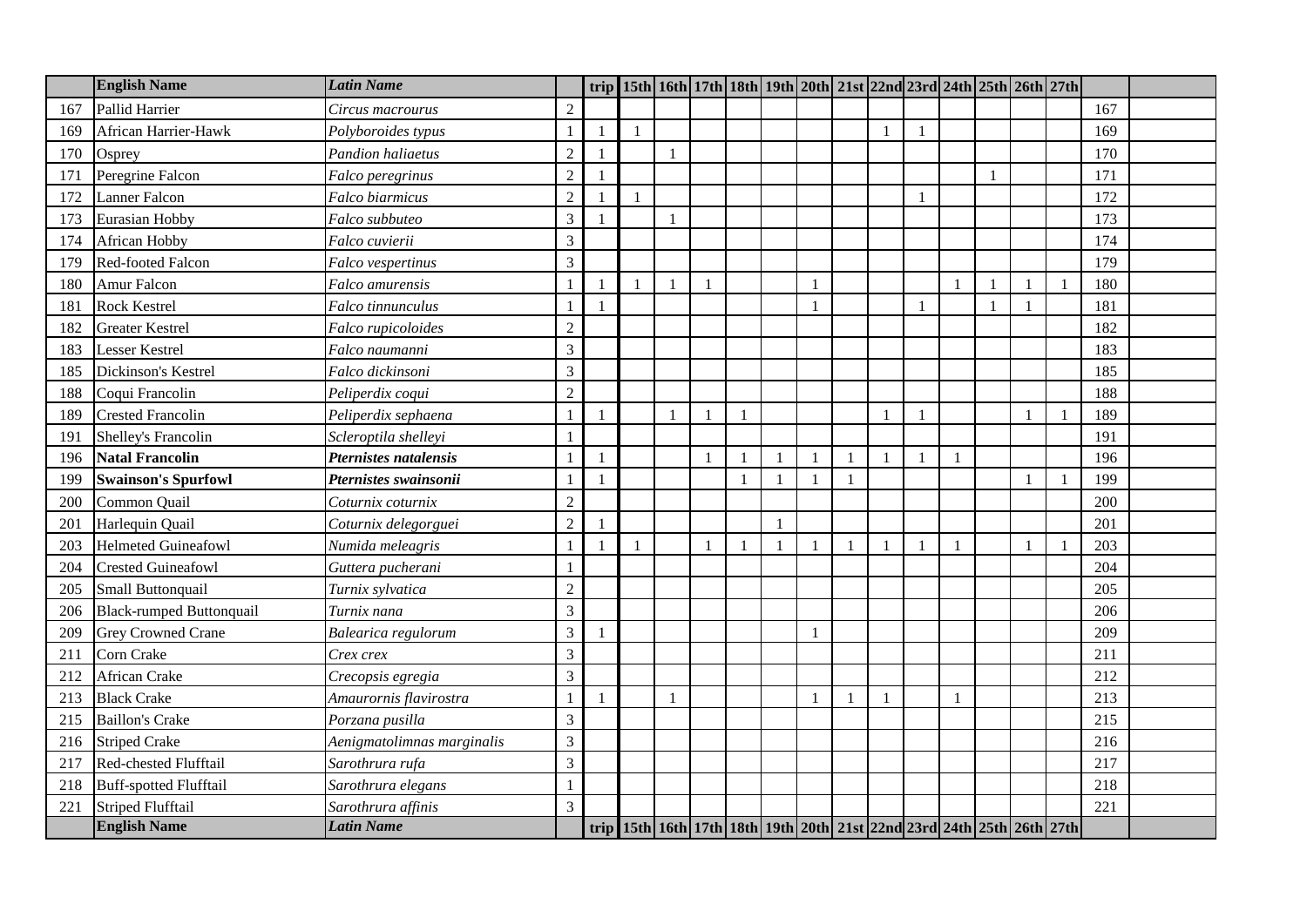|     | <b>English Name</b>            | <b>Latin Name</b>               |                | trip 15th 16th 17th 18th 19th 20th 21st 22nd 23rd 24th 25th 26th 27th |              |              |                |   |                          |  |  |     |  |
|-----|--------------------------------|---------------------------------|----------------|-----------------------------------------------------------------------|--------------|--------------|----------------|---|--------------------------|--|--|-----|--|
| 223 | African Purple Swamphen        | Porphyrio [p.] madagascariensis | 3              |                                                                       |              |              |                |   |                          |  |  | 223 |  |
| 224 | Allen's Gallinule              | Porphyrula alleni               | $\sqrt{2}$     |                                                                       |              |              |                |   |                          |  |  | 224 |  |
| 226 | Common Moorhen                 | Gallinula chloropus             |                |                                                                       |              |              |                |   |                          |  |  | 226 |  |
| 227 | <b>Lesser Moorhen</b>          | Gallinula angulata              | $\overline{2}$ |                                                                       |              |              |                |   |                          |  |  | 227 |  |
| 228 | Red-knobbed Coot               | Fulica cristata                 | $\overline{c}$ |                                                                       |              |              |                |   | $\mathbf{1}$             |  |  | 228 |  |
| 229 | <b>African Finfoot</b>         | Podica senegalensis             | $\overline{c}$ |                                                                       |              |              |                |   |                          |  |  | 229 |  |
| 230 | Kori Bustard                   | Ardeotis kori                   |                |                                                                       |              |              |                |   |                          |  |  | 230 |  |
| 237 | <b>Red-crested Korhaan</b>     | Eupodotis ruficrista            |                |                                                                       |              |              | $\mathbf{1}$   | 1 |                          |  |  | 237 |  |
| 238 | <b>Black-bellied Bustard</b>   | Eupodotis melanogaster          | 3              |                                                                       |              |              |                |   |                          |  |  | 238 |  |
| 240 | African Jacana                 | Actophilornis africanus         |                |                                                                       |              |              |                |   |                          |  |  | 240 |  |
| 242 | Greater Painted-Snipe          | Rostratula benghalensis         | $\overline{2}$ |                                                                       |              |              |                |   |                          |  |  | 242 |  |
| 245 | <b>Common Ringed Plover</b>    | Charadrius hiaticula            | 3              |                                                                       |              |              |                |   |                          |  |  | 245 |  |
| 246 | White-fronted Plover           | Charadrius marginatus           | 3              |                                                                       |              |              |                |   |                          |  |  | 246 |  |
| 248 | Kittlitz's Plover              | Charadrius pecuarius            |                |                                                                       |              |              |                |   |                          |  |  | 248 |  |
| 249 | Three-banded Plover            | Charadrius tricollaris          |                |                                                                       |              |              | $\mathbf{1}$   |   |                          |  |  | 249 |  |
| 252 | Caspian Plover                 | Charadrius asiaticus            | 3              |                                                                       |              |              |                |   |                          |  |  | 252 |  |
| 255 | Crowned Lapwing                | Vanellus coronatus              |                |                                                                       | $\mathbf{1}$ |              |                |   | $\overline{1}$           |  |  | 255 |  |
| 256 | Senegal Lapwing                | Vanellus lugubris               | 3              |                                                                       |              |              |                |   |                          |  |  | 256 |  |
| 258 | <b>Blacksmith Lapwing</b>      | Vanellus armatus                |                |                                                                       |              | $\mathbf{1}$ | $\overline{1}$ |   | $\overline{\phantom{a}}$ |  |  | 258 |  |
| 259 | White-crowned Lapwing          | Vanellus albiceps               | $\overline{c}$ |                                                                       |              |              |                |   |                          |  |  | 259 |  |
| 260 | <b>African Wattled Lapwing</b> | Vanellus senegallus             | $\overline{c}$ |                                                                       |              |              |                |   |                          |  |  | 260 |  |
| 263 | <b>Terek Sandpiper</b>         | Xenus cinereus                  | 3              |                                                                       |              |              |                |   |                          |  |  | 263 |  |
| 264 | Common Sandpiper               | Actitis hypoleucos              |                |                                                                       |              |              | $\mathbf{1}$   |   |                          |  |  | 264 |  |
| 265 | Green Sandpiper                | Tringa ochropus                 | 2              |                                                                       |              |              |                |   |                          |  |  | 265 |  |
| 266 | Wood Sandpiper                 | Tringa glareola                 |                |                                                                       |              |              | $\mathbf{1}$   |   |                          |  |  | 266 |  |
| 269 | <b>Marsh Sandpiper</b>         | Tringa stagnatilis              |                |                                                                       |              |              | $\mathbf{1}$   |   |                          |  |  | 269 |  |
| 270 | Common Greenshank              | Tringa nebularia                |                |                                                                       |              |              |                |   |                          |  |  | 270 |  |
| 272 | Curlew Sandpiper               | Calidris ferruginea             |                |                                                                       |              |              | $\overline{1}$ |   |                          |  |  | 272 |  |
| 274 | Little Stint                   | Calidris minuta                 |                |                                                                       |              |              | 1              |   |                          |  |  | 274 |  |
| 284 | Ruff                           | Philomachus pugnax              |                |                                                                       |              |              |                |   |                          |  |  | 284 |  |
| 286 | <b>African Snipe</b>           | Gallinago nigripennis           | $\overline{2}$ |                                                                       |              |              |                |   |                          |  |  | 286 |  |
| 294 | Pied Avocet                    | Recurvirostra avosetta          | 3              |                                                                       |              |              |                |   |                          |  |  | 294 |  |
| 295 | <b>Black-winged Stilt</b>      | Himantopus himantopus           |                |                                                                       |              |              |                |   |                          |  |  | 295 |  |
|     | <b>English Name</b>            | <b>Latin Name</b>               |                | trip 15th 16th 17th 18th 19th 20th 21st 22nd 23rd 24th 25th 26th 27th |              |              |                |   |                          |  |  |     |  |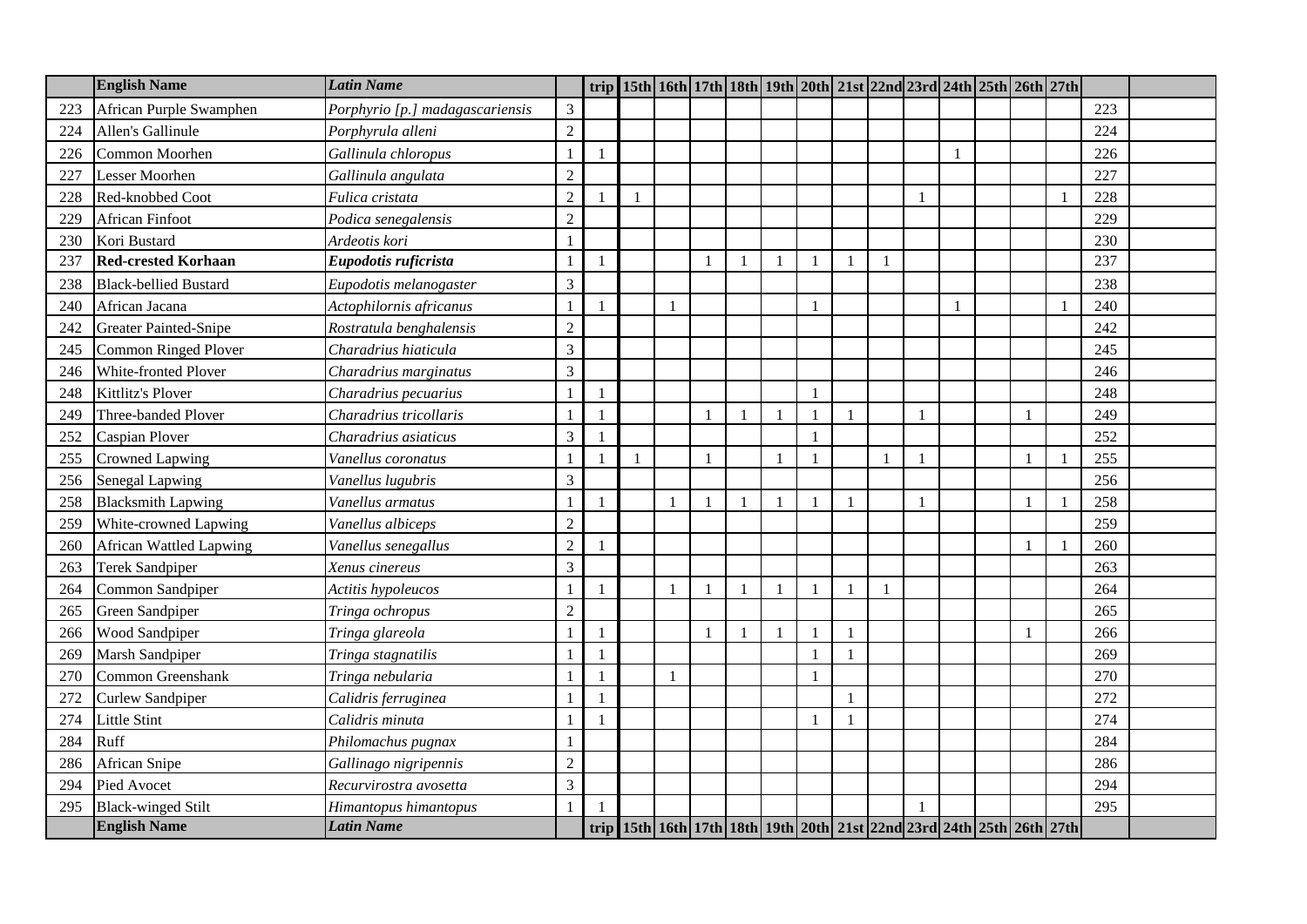|       | <b>English Name</b>             | <b>Latin Name</b>            |                |                |  |              |                |              | trip 15th 16th 17th 18th 19th 20th 21st 22nd 23rd 24th 25th 26th 27th |                         |                |              |                |       |  |
|-------|---------------------------------|------------------------------|----------------|----------------|--|--------------|----------------|--------------|-----------------------------------------------------------------------|-------------------------|----------------|--------------|----------------|-------|--|
| 297   | <b>Spotted Thick-knee</b>       | <b>Burhinus</b> capensis     | $\overline{2}$ |                |  |              |                |              |                                                                       |                         |                |              |                | 297   |  |
| 298   | Water Thick-knee                | <b>Burhinus vermiculatus</b> | $\overline{c}$ |                |  |              |                |              | $\mathbf{1}$                                                          |                         |                |              |                | 298   |  |
| 300   | Temminck's Courser              | Cursorius temminckii         | $\overline{2}$ |                |  |              |                |              |                                                                       |                         |                |              |                | 300   |  |
| 302   | Three-banded Courser            | Rhinoptilus cinctus          | 3              |                |  |              |                |              |                                                                       |                         |                |              |                | 302   |  |
| 303   | <b>Bronze-winged Courser</b>    | Rhinoptilus chalcopterus     | $\mathfrak{Z}$ |                |  | 1            |                |              |                                                                       |                         |                |              |                | 303   |  |
| 305   | <b>Black-winged Pratincole</b>  | Glareola nordmanni           | 3              |                |  |              |                |              |                                                                       |                         |                |              |                | 305   |  |
| 315   | Grey-headed Gull                | Larus cirrocephalus          | 3              |                |  |              |                |              |                                                                       |                         |                |              |                | 315   |  |
| 338   | Whiskered Tern                  | Chlidonias hybridus          | $\overline{2}$ |                |  |              |                |              |                                                                       |                         |                |              |                | 338   |  |
| 339   | White-winged Tern               | Chlidonias leucopterus       | $\overline{2}$ |                |  |              |                | $\mathbf{1}$ |                                                                       |                         |                |              | $\overline{1}$ | 339   |  |
| 344   | Namaqua Sandgrouse              | Pterocles namaqua            | 3              |                |  |              |                |              |                                                                       |                         |                |              |                | 344   |  |
| 345   | <b>Burchell's Sandgrouse</b>    | Pterocles burchelli          | 3              |                |  |              |                |              |                                                                       |                         |                |              |                | 345   |  |
| 347   | <b>Double-banded Sandgrouse</b> | <b>Pterocles bicinctus</b>   | $\overline{2}$ |                |  |              |                |              |                                                                       |                         |                |              |                | 347   |  |
| 348   | <b>Rock Dove</b>                | Columba livia                |                |                |  |              |                |              |                                                                       |                         |                |              |                | 348   |  |
| 349   | Speckled Pigeon                 | Columba guinea               |                |                |  |              |                |              |                                                                       |                         |                |              |                | 349   |  |
| 350   | African Olive-Pigeon            | Columba arquatrix            |                |                |  |              |                |              |                                                                       |                         |                |              |                | 350   |  |
| 352   | Red-eyed Dove                   | Streptopelia semitorquata    |                |                |  |              |                |              | $\mathbf{1}$                                                          |                         |                |              |                | 352   |  |
| 353   | <b>African Mourning Dove</b>    | Streptopelia decipiens       |                | $\overline{1}$ |  | $\mathbf{1}$ |                |              | $\mathbf{1}$                                                          |                         |                |              |                | 353   |  |
| 354   | Cape Turtle-Dove                | Streptopelia capicola        |                |                |  |              |                |              | $\mathbf{1}$                                                          |                         |                |              |                | 354   |  |
| 355   | <b>Laughing Dove</b>            | Streptopelia senegalensis    |                |                |  |              | $\overline{1}$ |              | $\mathbf{1}$                                                          | $\overline{\mathbf{1}}$ | $\overline{1}$ | $\mathbf{1}$ |                | 355   |  |
| 356   | Namaqua Dove                    | Oena capensis                |                |                |  | $\mathbf{1}$ |                |              | $\mathbf{1}$                                                          |                         |                |              |                | 356   |  |
| 357   | <b>Blue-spotted Wood-Dove</b>   | Turtur afer                  | $\overline{2}$ |                |  |              |                |              |                                                                       |                         |                |              |                | 357   |  |
| 358   | Emerald-spotted Wood-Dove       | Turtur chalcospilos          |                |                |  |              |                |              | $\mathbf{1}$                                                          |                         |                |              |                | 358   |  |
| 359   | <b>Tambourine Dove</b>          | Turtur tympanistria          |                |                |  |              |                |              |                                                                       |                         |                |              |                | 359   |  |
| 360   | Lemon Dove                      | Aplopelia larvata            | 2              |                |  |              |                |              |                                                                       |                         |                |              |                | 360   |  |
| 361   | African Green-Pigeon            | Treron calva                 |                |                |  |              |                |              |                                                                       |                         |                |              |                | 361   |  |
| 362.1 | Grey-headed Parrot              | Poicephalus suahelicus       | $\overline{c}$ |                |  |              |                |              |                                                                       |                         |                |              |                | 362.1 |  |
| 363   | <b>Brown-headed Parrot</b>      | Poicephalus cryptoxanthus    | $\overline{c}$ |                |  |              |                |              |                                                                       |                         |                |              |                | 363   |  |
| 364   | Meyer's Parrot                  | Poicephalus meyeri           |                |                |  | $\mathbf{1}$ |                |              | $\overline{1}$                                                        |                         |                |              |                | 364   |  |
| 370   | Knysna Turaco                   | Tauraco corythaix            |                |                |  |              |                |              |                                                                       |                         |                |              |                | 370   |  |
| 371   | Purple-crested Turaco           | Musophaga porphyreolopha     |                |                |  |              |                |              |                                                                       |                         |                |              |                | 371   |  |
| 373   | Grey Go-away-bird               | Corythaixoides concolor      |                |                |  |              |                |              | $\mathbf{1}$                                                          |                         |                |              |                | 373   |  |
| 374   | Common Cuckoo                   | Cuculus canorus              | 3              |                |  |              |                |              |                                                                       |                         |                |              |                | 374   |  |
| 375   | African Cuckoo                  | Cuculus gularis              | 3              |                |  |              |                |              |                                                                       |                         |                |              |                | 375   |  |
|       | <b>English Name</b>             | <b>Latin Name</b>            |                |                |  |              |                |              | trip 15th 16th 17th 18th 19th 20th 21st 22nd 23rd 24th 25th 26th 27th |                         |                |              |                |       |  |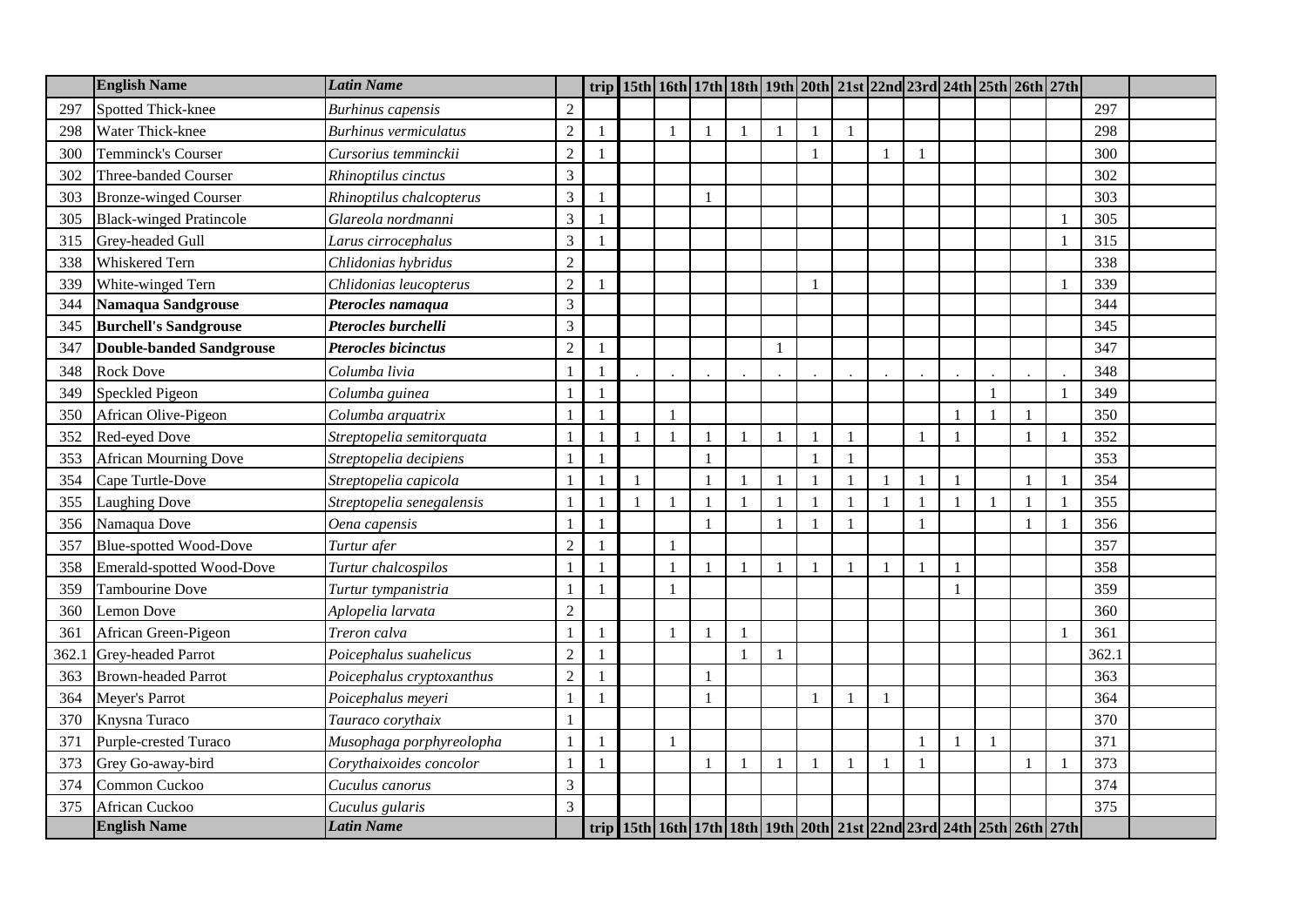|     | <b>English Name</b>              | <b>Latin Name</b>         |                |                | trip 15th 16th 17th 18th 19th 20th 21st 22nd 23rd 24th 25th 26th 27th |              |                          |              |             |              |                |              |             |             |  |     |  |
|-----|----------------------------------|---------------------------|----------------|----------------|-----------------------------------------------------------------------|--------------|--------------------------|--------------|-------------|--------------|----------------|--------------|-------------|-------------|--|-----|--|
| 377 | Red-chested Cuckoo               | Cuculus solitarius        |                |                |                                                                       |              |                          |              |             |              |                |              |             |             |  | 377 |  |
| 378 | <b>Black Cuckoo</b>              | Cuculus clamosus          |                |                |                                                                       |              |                          |              |             |              |                |              |             |             |  | 378 |  |
| 379 | <b>Barred Long-tailed Cuckoo</b> | Cerococcyx montanus       | 3              |                |                                                                       |              |                          |              |             |              |                |              |             |             |  | 379 |  |
| 380 | <b>Great Spotted Cuckoo</b>      | Clamator glandarius       | $\overline{c}$ |                |                                                                       |              |                          |              |             |              |                |              |             |             |  | 380 |  |
| 381 | Levaillant's Cuckoo              | Oxylophus levaillantii    |                |                |                                                                       |              |                          |              |             |              |                |              |             |             |  | 381 |  |
| 382 | Jacobin Cuckoo                   | Oxylophus jacobinus       |                |                |                                                                       |              |                          |              |             |              |                |              |             |             |  | 382 |  |
| 383 | Thick-billed Cuckoo              | Pachycoccyx audeberti     | 3              |                |                                                                       |              |                          |              |             |              |                |              |             |             |  | 383 |  |
| 384 | African Emerald Cuckoo           | Chrysococcyx cupreus      | $\overline{2}$ |                |                                                                       |              |                          |              |             |              |                |              |             |             |  | 384 |  |
| 385 | Klaas's Cuckoo                   | Chrysococcyx klaas        |                |                |                                                                       |              |                          |              |             |              | 1              |              |             |             |  | 385 |  |
| 386 | Diderick Cuckoo                  | Chrysococcyx caprius      |                |                |                                                                       |              |                          |              |             | $\mathbf{1}$ | $\overline{1}$ | $\mathbf{1}$ |             |             |  | 386 |  |
| 388 | <b>Black Coucal</b>              | Centropus grillii         | $\overline{c}$ |                |                                                                       |              |                          |              |             |              |                |              |             |             |  | 388 |  |
| 390 | <b>Senegal Coucal</b>            | Cenropus senegalensis     |                |                |                                                                       |              |                          |              |             |              |                |              |             |             |  | 390 |  |
| 391 | <b>Burchell's Coucal</b>         | Centropus burchelli       |                |                |                                                                       | $\mathbf{1}$ | $\overline{\phantom{0}}$ | $\mathbf{1}$ |             |              |                |              |             |             |  | 391 |  |
| 392 | <b>Barn Owl</b>                  | Tyto alba                 | $\sqrt{2}$     |                |                                                                       |              |                          |              |             |              |                |              |             |             |  | 392 |  |
| 393 | African Grass-Owl                | Tyto capensis             | 3              |                |                                                                       |              |                          |              |             |              |                |              |             |             |  | 393 |  |
| 394 | African Wood-Owl                 | Strix woodfordii          | $\overline{2}$ |                |                                                                       |              |                          |              |             |              |                |              |             |             |  | 394 |  |
| 395 | Marsh Owl                        | Asio capensis             | 3              |                |                                                                       |              |                          |              |             |              |                |              |             |             |  | 395 |  |
| 396 | African Scops-Owl                | Otus senegalensis         | $\overline{c}$ |                |                                                                       |              |                          |              |             |              |                |              |             |             |  | 396 |  |
| 397 | Southern White-faced Scops-Owl   | Ptilopsus granti          | $\overline{2}$ |                |                                                                       |              |                          |              |             |              |                |              |             |             |  | 397 |  |
| 398 | Pearl-spotted Owlet              | Glaucidium perlatum       |                |                |                                                                       |              |                          |              |             | $\mathbf{1}$ |                |              |             |             |  | 398 |  |
| 399 | <b>African Barred Owlet</b>      | Glaucidium capense        | $\overline{2}$ |                |                                                                       |              |                          |              |             |              |                |              |             |             |  | 399 |  |
| 400 | Cape Eagle-Owl                   | <b>Bubo</b> capensis      | 3              |                |                                                                       |              |                          |              |             |              |                |              |             |             |  | 400 |  |
| 401 | Spotted Eagle-Owl                | <b>Bubo</b> africanus     |                |                |                                                                       |              |                          |              |             |              |                |              |             |             |  | 401 |  |
| 402 | Verreaux's Eagle-Owl             | <b>Bubo</b> lacteus       | $\overline{2}$ |                |                                                                       |              |                          |              |             |              |                |              |             |             |  | 402 |  |
| 403 | Pel's Fishing-Owl                | Scotopelia peli           | $\overline{2}$ |                |                                                                       |              |                          |              |             |              |                |              |             |             |  | 403 |  |
| 404 | European Nightjar                | Caprimulgus europaeus     |                |                |                                                                       |              |                          |              |             |              |                |              |             |             |  | 404 |  |
| 405 | Fiery-necked Nightjar            | Caprimulgus pectoralis    |                |                |                                                                       |              |                          |              |             |              |                |              |             |             |  | 405 |  |
| 406 | Rufous-cheeked Nightjar          | Caprimulgus europaeus     | $\overline{c}$ |                |                                                                       |              |                          |              |             |              |                |              |             |             |  | 406 |  |
| 408 | Freckled Nightjar                | Caprimulgus tristigma     | $\overline{2}$ |                |                                                                       |              |                          |              |             |              |                |              |             |             |  | 408 |  |
| 409 | Square-tailed Nightjar           | Caprimulgus fossii        |                |                |                                                                       | $\mathbf{1}$ |                          |              |             |              |                |              |             |             |  | 409 |  |
| 410 | Pennant-winged Nightjar          | Macrodipteryx vexillarius | $\overline{c}$ |                |                                                                       |              |                          |              |             |              |                |              |             |             |  | 410 |  |
| 411 | Common Swift                     | Apus apus                 | 3              | $\gamma$       | X                                                                     |              | $\mathbf X$              | X            | $\mathbf X$ | $\mathbf X$  | $\mathbf X$    | X            | X           | $\mathbf X$ |  | 411 |  |
| 412 | African Black Swift              | Apus barbatus             |                | $\overline{?}$ | $\mathbf{X}$                                                          |              | $\mathbf{X}$             | $\mathbf{X}$ | $\mathbf X$ | $\mathbf{X}$ | $\mathbf x$    | $\mathbf X$  | $\mathbf x$ | $\bf{X}$    |  | 412 |  |
|     | <b>English Name</b>              | <b>Latin Name</b>         |                |                | trip 15th 16th 17th 18th 19th 20th 21st 22nd 23rd 24th 25th 26th 27th |              |                          |              |             |              |                |              |             |             |  |     |  |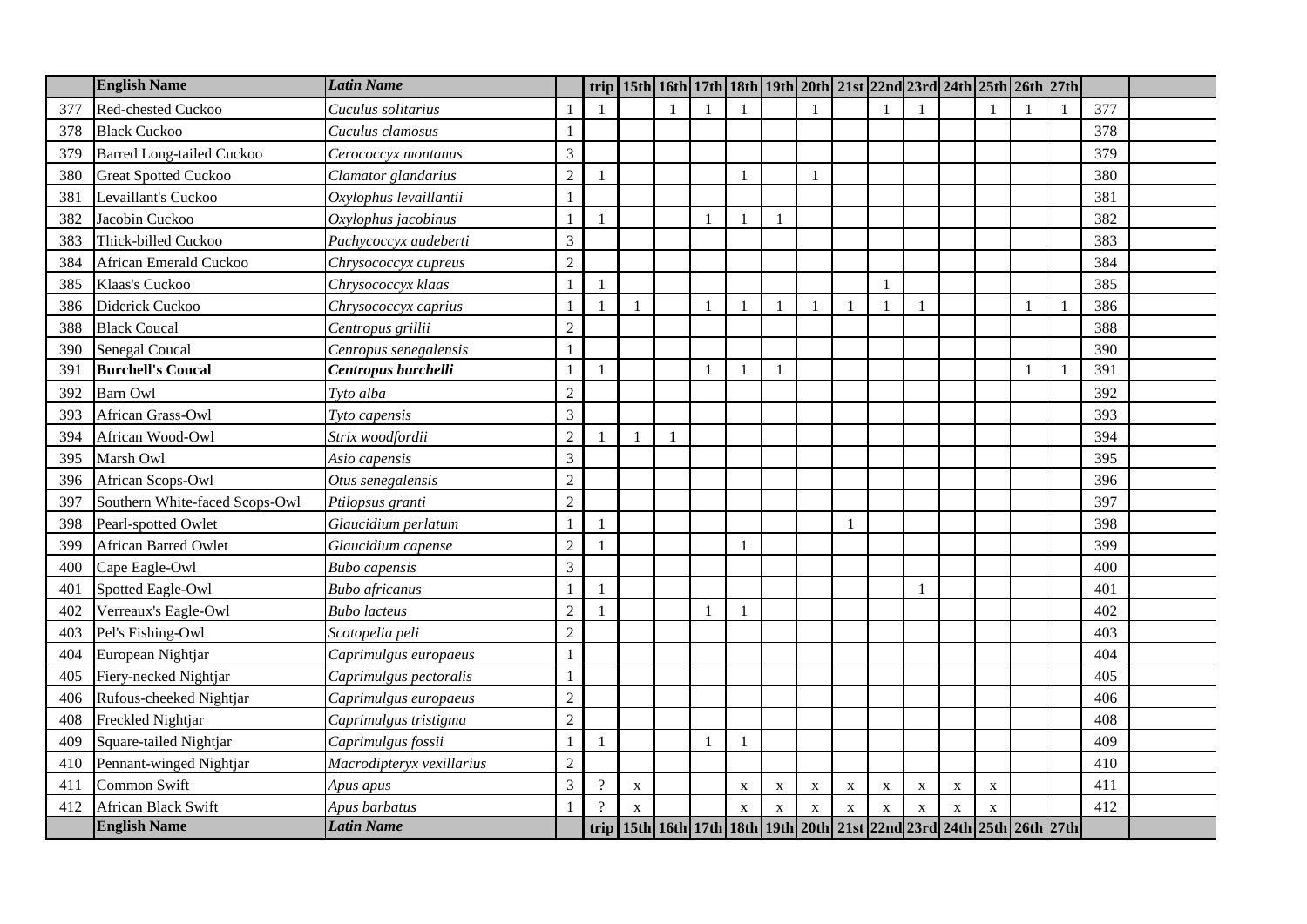|     | <b>English Name</b>           | <b>Latin Name</b>          |                |                |  |              |                |                | trip 15th 16th 17th 18th 19th 20th 21st 22nd 23rd 24th 25th 26th 27th                           |              |              |                          |              |  |     |  |
|-----|-------------------------------|----------------------------|----------------|----------------|--|--------------|----------------|----------------|-------------------------------------------------------------------------------------------------|--------------|--------------|--------------------------|--------------|--|-----|--|
| 415 | White-rumped Swift            | Apus caffer                |                |                |  |              |                |                |                                                                                                 |              |              |                          |              |  | 415 |  |
| 416 | Horus Swift                   | Apus horus                 | $\overline{2}$ |                |  |              |                |                |                                                                                                 |              |              |                          |              |  | 416 |  |
| 417 | Little Swift                  | Apus affinis               |                |                |  |              |                | $\mathbf{1}$   |                                                                                                 | $\mathbf{1}$ |              |                          |              |  | 417 |  |
| 418 | Alpine Swift                  | Apus melba                 | $\overline{1}$ | $\overline{1}$ |  |              |                |                |                                                                                                 |              |              |                          | $\mathbf{1}$ |  | 418 |  |
| 419 | <b>Mottled Swift</b>          | Tachymarptis aequatorialis | $\mathfrak{Z}$ |                |  |              |                |                |                                                                                                 |              |              |                          |              |  | 419 |  |
| 421 | African Palm-Swift            | Cypsiurus parvus           | -1             | $\overline{1}$ |  | $\mathbf{1}$ |                |                |                                                                                                 | $\mathbf{1}$ |              | $\overline{\phantom{a}}$ |              |  | 421 |  |
| 423 | <b>Bohm's Spinetail</b>       | Neafrapus boehmi           | $\sqrt{2}$     |                |  |              |                |                |                                                                                                 |              |              |                          |              |  | 423 |  |
| 424 | <b>Speckled Mousebird</b>     | Colius striatus            | $\overline{1}$ |                |  |              | $\blacksquare$ |                |                                                                                                 |              |              |                          |              |  | 424 |  |
| 425 | <b>White-backed Mousebird</b> | Colius colius              | 3              |                |  |              |                |                |                                                                                                 |              |              |                          |              |  | 425 |  |
| 426 | Red-faced Mousebird           | Urocolius indicus          |                | -1             |  |              |                |                |                                                                                                 | $\mathbf{1}$ |              |                          |              |  | 426 |  |
| 427 | Narina Trogon                 | Apaloderma narina          |                |                |  |              |                |                |                                                                                                 |              |              |                          |              |  | 427 |  |
| 428 | Pied Kingfisher               | Ceryle rudis               | $\overline{1}$ | $\mathbf{1}$   |  | 1            |                |                |                                                                                                 | $\mathbf{1}$ |              |                          |              |  | 428 |  |
| 429 | Giant Kingfisher              | Megaceryle maxima          | $\mathbf{1}$   | $\overline{1}$ |  |              |                |                |                                                                                                 | $\mathbf{1}$ |              |                          |              |  | 429 |  |
| 430 | Half-collared Kingfisher      | Alcedo semitorquata        | $\sqrt{2}$     |                |  |              |                |                |                                                                                                 |              |              |                          |              |  | 430 |  |
| 431 | Malachite Kingfisher          | Alcedo cristata            |                |                |  |              |                |                |                                                                                                 |              |              |                          |              |  | 431 |  |
| 432 | African Pygmy-Kingfisher      | Ispidina picta             | $\overline{2}$ |                |  |              |                |                |                                                                                                 |              |              |                          |              |  | 432 |  |
| 433 | Woodland Kingfisher           | Halcyon senegalensis       |                | $\overline{1}$ |  | $\mathbf{1}$ |                | $\mathbf{1}$   |                                                                                                 | $\mathbf{1}$ |              | $\mathbf{1}$             |              |  | 433 |  |
| 435 | Brown-hooded Kingfisher       | Halcyon albiventris        |                |                |  |              |                |                |                                                                                                 |              |              |                          |              |  | 435 |  |
| 436 | Grey-headed Kingfisher        | Halcyon leucocephala       | $\overline{2}$ |                |  |              |                |                |                                                                                                 |              |              |                          |              |  | 436 |  |
| 437 | Striped Kingfisher            | Halcyon chelicuti          | $\sqrt{2}$     |                |  |              |                |                |                                                                                                 |              |              |                          |              |  | 437 |  |
| 438 | European Bee-eater            | Merops apiaster            | $\overline{1}$ | $\mathbf{1}$   |  | $\mathbf{1}$ | $\overline{1}$ | $\overline{1}$ |                                                                                                 | $\mathbf{1}$ |              | $\overline{1}$           |              |  | 438 |  |
| 440 | <b>Blue-cheeked Bee-eater</b> | Merops persicus            | $\overline{2}$ |                |  |              |                |                |                                                                                                 |              |              |                          |              |  | 440 |  |
| 441 | Southern Carmine Bee-eater    | Merops nubicoides          |                |                |  | $\mathbf{1}$ |                |                |                                                                                                 | $\mathbf{1}$ |              |                          |              |  | 441 |  |
| 443 | White-fronted Bee-eater       | Merops bullockoides        |                |                |  |              |                |                |                                                                                                 | $\mathbf{1}$ |              |                          |              |  | 443 |  |
| 444 | Little Bee-eater              | Merops pusillus            |                | $\overline{1}$ |  |              |                | $\mathbf{1}$   |                                                                                                 |              | $\mathbf{1}$ |                          |              |  | 444 |  |
| 445 | Swallow-tailed Bee-eater      | Merops hirundineus         | $\sqrt{2}$     |                |  |              |                |                |                                                                                                 |              |              |                          |              |  | 445 |  |
| 446 | European Roller               | Coracias garrulus          | $\mathbf{1}$   | $\mathbf{1}$   |  |              | $\overline{1}$ | $\overline{1}$ |                                                                                                 | $\mathbf{1}$ |              |                          |              |  | 446 |  |
| 447 | Lilac-breasted Roller         | Coracias caudata           | -1             | $\overline{1}$ |  | $\mathbf{1}$ |                | $\mathbf{1}$   |                                                                                                 | $\mathbf{1}$ |              |                          |              |  | 447 |  |
| 448 | Racket-tailed Roller          | Coracias spatulata         | $\mathfrak{Z}$ |                |  |              |                |                |                                                                                                 |              |              |                          |              |  | 448 |  |
| 449 | Purple Roller                 | Coracias naevia            | $\overline{2}$ |                |  | $\mathbf{1}$ |                | $\mathbf{1}$   |                                                                                                 | $\mathbf{1}$ |              |                          |              |  | 449 |  |
| 450 | <b>Broad-billed Roller</b>    | Eurystomus glaucurus       | $\overline{c}$ |                |  |              |                |                |                                                                                                 | $\mathbf{1}$ |              |                          |              |  | 450 |  |
| 451 | African Hoopoe                | Upupa africana             |                | $\mathbf{1}$   |  |              | $\overline{1}$ | $\mathbf{1}$   |                                                                                                 |              |              |                          |              |  | 451 |  |
| 452 | Green Wood-Hoopoe             | Phoeniculus purpureus      |                |                |  | $\mathbf{1}$ |                |                |                                                                                                 | $\mathbf{1}$ |              |                          |              |  | 452 |  |
|     | <b>English Name</b>           | <b>Latin Name</b>          |                |                |  |              |                |                | trip   15th   16th   17th   18th   19th   20th   21st   22nd   23rd   24th   25th   26th   27th |              |              |                          |              |  |     |  |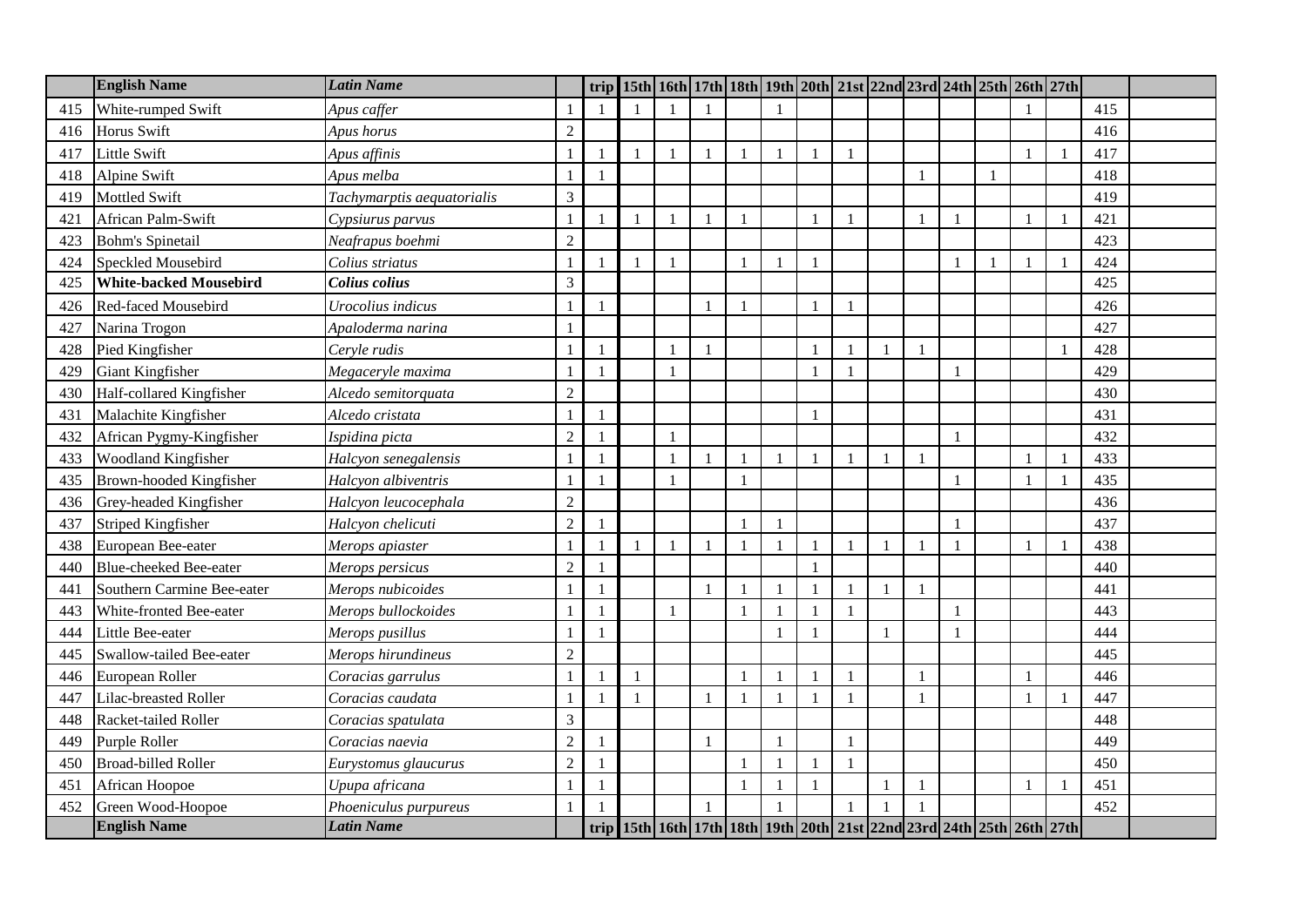|     | <b>English Name</b>                    | <b>Latin Name</b>          |                |                | trip 15th 16th 17th 18th 19th 20th 21st 22nd 23rd 24th 25th 26th 27th |              |                          |                |              |                          |                          |  |  |     |  |
|-----|----------------------------------------|----------------------------|----------------|----------------|-----------------------------------------------------------------------|--------------|--------------------------|----------------|--------------|--------------------------|--------------------------|--|--|-----|--|
| 454 | Common Scimitarbill                    | Rhinopomastus cyanomelas   |                |                |                                                                       |              |                          |                |              |                          |                          |  |  | 454 |  |
| 455 | <b>Trumpeter Hornbill</b>              | Bycanistes bucinator       | $\overline{2}$ |                |                                                                       |              |                          |                |              |                          |                          |  |  | 455 |  |
| 457 | African Grey Hornbill                  | Tockus nasutus             |                |                |                                                                       |              |                          |                | $\mathbf{1}$ |                          |                          |  |  | 457 |  |
| 458 | Red-billed Hornbill                    | Tockus erythrorhynchus     |                |                |                                                                       | $\mathbf{1}$ | $\overline{\phantom{0}}$ |                | $\mathbf{1}$ |                          |                          |  |  | 458 |  |
| 459 | <b>Southern Yellow-billed Hornbill</b> | <b>Tockus leucomelas</b>   |                |                |                                                                       | $\mathbf{1}$ |                          |                | -1           |                          |                          |  |  | 459 |  |
| 460 | Crowned Hornbill                       | Tockus alboterminatus      |                |                |                                                                       |              |                          |                |              |                          |                          |  |  | 460 |  |
| 463 | Southern Ground-Hornbill               | Bucorvus leadbeateri       |                |                |                                                                       |              |                          |                |              |                          |                          |  |  | 463 |  |
| 464 | <b>Black-collared Barbet</b>           | Lybius torquatus           |                |                |                                                                       |              |                          |                | $\mathbf{1}$ |                          |                          |  |  | 464 |  |
| 465 | <b>Acacia Pied Barbet</b>              | Tricholaema leucomelas     | $\mathbf{1}$   | $\mathbf{1}$   |                                                                       |              |                          |                |              | $\overline{\phantom{a}}$ |                          |  |  | 465 |  |
| 470 | Yellow-fronted Tinkerbird              | Pogoniulus chrysoconus     | $\overline{2}$ |                |                                                                       |              |                          |                |              |                          |                          |  |  | 470 |  |
| 473 | <b>Crested Barbet</b>                  | Trachyphonus vaillantii    |                |                |                                                                       |              |                          | $\mathbf{1}$   | $\mathbf{1}$ |                          |                          |  |  | 473 |  |
| 474 | Greater Honeyguide                     | Indicator indicator        | $\overline{2}$ |                |                                                                       |              |                          |                |              |                          |                          |  |  | 474 |  |
| 475 | Scaly-throated Honeyguide              | Indicator variegatus       | $\mathbf{1}$   | $\overline{1}$ |                                                                       |              |                          |                |              |                          |                          |  |  | 475 |  |
| 476 | Lesser Honeyguide                      | Indicator minor            | $\sqrt{2}$     |                |                                                                       |              |                          |                |              |                          |                          |  |  | 476 |  |
| 478 | Brown-backed Honeybird                 | Prodotiscus regulus        | $\overline{2}$ |                |                                                                       |              |                          |                |              |                          |                          |  |  | 478 |  |
| 481 | <b>Bennett's Woodpecker</b>            | Campethera bennettii       | $\overline{2}$ |                |                                                                       |              |                          |                |              |                          |                          |  |  | 481 |  |
| 483 | Golden-tailed Woodpecker               | Campethera abingoni        |                | -1             |                                                                       | 1            |                          |                |              |                          |                          |  |  | 483 |  |
| 486 | Cardinal Woodpecker                    | Dendropicos fuscescens     |                |                |                                                                       |              |                          |                |              |                          |                          |  |  | 486 |  |
| 487 | <b>Bearded Woodpecker</b>              | Dendropicos namaquus       |                |                |                                                                       |              |                          | $\overline{1}$ |              |                          |                          |  |  | 487 |  |
| 488 | Olive Woodpecker                       | Dendropicos griseocephalus | $\mathbf{1}$   |                |                                                                       |              |                          |                |              |                          |                          |  |  | 488 |  |
| 489 | Red-throated Wryneck                   | Jynx ruficollis            | $\mathfrak{Z}$ |                |                                                                       |              |                          |                |              |                          |                          |  |  | 489 |  |
| 490 | African Broadbill                      | Smithornis capensis        | $\sqrt{2}$     |                |                                                                       |              |                          |                |              |                          |                          |  |  | 490 |  |
| 493 | <b>Monotonous Lark</b>                 | Mirafra passerina          | $\overline{2}$ |                |                                                                       |              |                          |                |              |                          | $\overline{\phantom{a}}$ |  |  | 493 |  |
| 494 | Rufous-naped Lark                      | Mirafra africana           |                |                |                                                                       |              |                          |                |              |                          |                          |  |  | 494 |  |
| 496 | <b>Flappet Lark</b>                    | Mirafra rufocinnamomea     | $\overline{2}$ |                |                                                                       |              |                          |                |              |                          |                          |  |  | 496 |  |
| 497 | Fawn-coloured Lark                     | Miafra africanoides        | $\sqrt{2}$     |                |                                                                       |              |                          |                |              |                          |                          |  |  | 497 |  |
| 498 | <b>Sabota Lark</b>                     | Mirafra sabota             | -1             | $\mathbf{1}$   |                                                                       | $\mathbf{1}$ | $\overline{1}$           | $\mathbf{1}$   | $\mathbf{1}$ | $\overline{\phantom{a}}$ |                          |  |  | 498 |  |
| 501 | Short-clawed Lark                      | Certhilauda chuana         | $\overline{2}$ |                |                                                                       |              |                          |                |              |                          |                          |  |  | 501 |  |
| 505 | Dusky Lark                             | Pinarocorys nigricans      | $\mathfrak{Z}$ |                |                                                                       |              |                          |                |              |                          |                          |  |  | 505 |  |
| 507 | Red-capped Lark                        | Calandrella cinerea        |                |                |                                                                       |              |                          |                | $\mathbf{1}$ |                          |                          |  |  | 507 |  |
| 515 | Chestnut-backed Sparrowlark            | Eremopterix leucotis       |                |                |                                                                       |              |                          |                | $\mathbf{1}$ |                          |                          |  |  | 515 |  |
| 516 | <b>Grey-backed Sparrowlark</b>         | Eremopterix verticalis     |                |                |                                                                       |              |                          |                |              |                          |                          |  |  | 516 |  |
| 518 | <b>Barn Swallow</b>                    | Hirundo rustica            |                |                |                                                                       |              |                          |                | $\mathbf{1}$ |                          |                          |  |  | 518 |  |
|     | <b>English Name</b>                    | Latin Name                 |                |                | trip 15th 16th 17th 18th 19th 20th 21st 22nd 23rd 24th 25th 26th 27th |              |                          |                |              |                          |                          |  |  |     |  |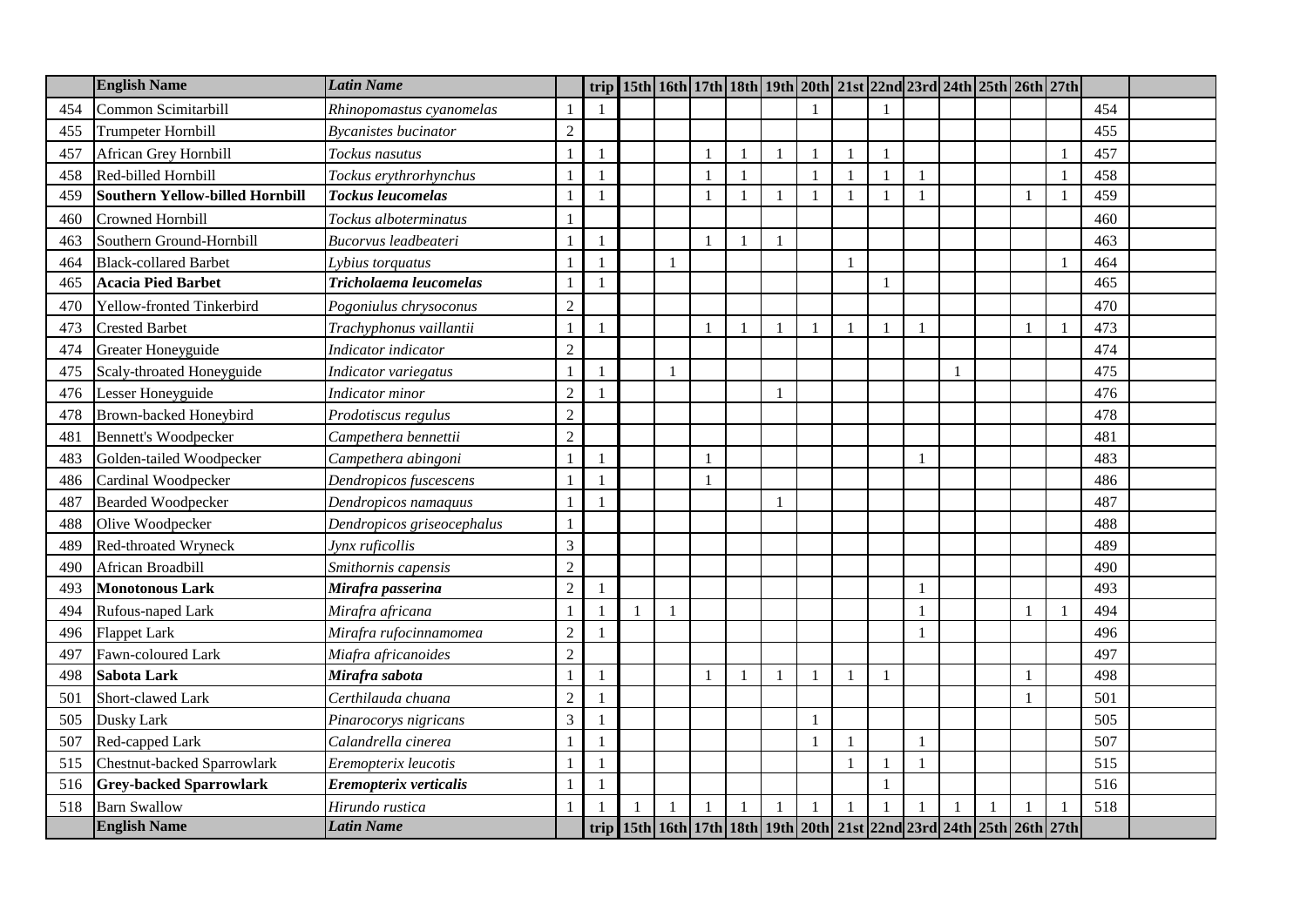|     | <b>English Name</b>            | <b>Latin Name</b>          |                |                |  |   |              |                | trip 15th 16th 17th 18th 19th 20th 21st 22nd 23rd 24th 25th 26th 27th |                |              |              |  |     |  |
|-----|--------------------------------|----------------------------|----------------|----------------|--|---|--------------|----------------|-----------------------------------------------------------------------|----------------|--------------|--------------|--|-----|--|
| 520 | White-throated Swallow         | Hirundo albigularis        |                |                |  |   |              |                |                                                                       |                |              |              |  | 520 |  |
| 522 | Wire-tailed Swallow            | Hirundo smithii            |                | $\overline{1}$ |  |   | $\mathbf{1}$ |                |                                                                       |                |              |              |  | 522 |  |
| 523 | Pearl-breasted Swallow         | Hirundo dimidiata          |                |                |  |   |              |                |                                                                       |                |              |              |  | 523 |  |
| 524 | <b>Red-breasted Swallow</b>    | Hirundo semirufa           |                |                |  |   |              |                |                                                                       |                |              |              |  | 524 |  |
| 525 | Mosque Swallow                 | Hirundo senegalensis       | $\overline{c}$ |                |  |   |              |                |                                                                       |                |              |              |  | 525 |  |
| 526 | <b>Greater Striped Swallow</b> | Hirundo cucullata          |                |                |  |   |              |                |                                                                       |                |              |              |  | 526 |  |
| 527 | <b>Lesser Striped Swallow</b>  | Hirundo abyssinica         |                |                |  |   |              |                |                                                                       |                |              |              |  | 527 |  |
| 529 | <b>Rock Martin</b>             | Hirundo fuligula           |                |                |  |   |              |                | 1                                                                     |                |              |              |  | 529 |  |
| 530 | Common House-Martin            | Delichon urbica            |                |                |  |   |              |                | $\mathbf{1}$                                                          |                |              |              |  | 530 |  |
| 531 | Grey-rumped Swallow            | Pseudhirundo griseopyga    | $\mathfrak{2}$ |                |  |   |              |                |                                                                       |                |              |              |  | 531 |  |
| 532 | Sand Martin                    | Riparia riparia            |                |                |  |   |              |                |                                                                       |                |              |              |  | 532 |  |
| 533 | <b>Brown-throated Martin</b>   | Riparia paludicola         | $\overline{2}$ |                |  |   |              |                |                                                                       |                |              |              |  | 533 |  |
| 534 | <b>Banded Martin</b>           | Riparia cincta             | $\overline{2}$ |                |  |   |              |                |                                                                       |                |              |              |  | 534 |  |
| 536 | <b>Black Saw-wing</b>          | Psalidoprocne holomelaena  |                |                |  |   |              |                |                                                                       |                |              | $\mathbf{1}$ |  | 536 |  |
| 538 | <b>Black Cuckooshrike</b>      | Campephaga flava           | $\overline{2}$ |                |  |   |              |                |                                                                       |                |              |              |  | 538 |  |
| 539 | White-breasted Cuckooshrike    | Coracina pectoralis        | $\overline{2}$ |                |  |   |              |                |                                                                       |                |              |              |  | 539 |  |
| 540 | Grey Cuckooshrike              | Coracina caesia            | $\overline{2}$ |                |  |   |              |                |                                                                       |                |              |              |  | 540 |  |
| 541 | Fork-tailed Drongo             | Dicrurus adsimilis         |                |                |  |   |              |                | $\mathbf{1}$                                                          |                | $\mathbf{1}$ |              |  | 541 |  |
| 543 | Eurasian Golden Oriole         | Oriolus oriolus            | $\overline{c}$ |                |  |   |              |                |                                                                       |                |              |              |  | 543 |  |
| 544 | African Golden Oriole          | Oriolus auratus            | 3              |                |  |   |              |                |                                                                       |                |              |              |  | 544 |  |
| 545 | <b>Black-headed Oriole</b>     | Oriolus larvatus           |                |                |  |   | $\mathbf{1}$ |                |                                                                       |                |              |              |  | 545 |  |
| 547 | Cape Crow                      | Corvus capensis            | 3              |                |  |   |              |                |                                                                       |                |              |              |  | 547 |  |
| 548 | <b>Pied Crow</b>               | Corvus albus               |                |                |  |   |              |                |                                                                       |                |              |              |  | 548 |  |
| 550 | White-necked Raven             | Corvus albicollis          | $\overline{2}$ |                |  |   |              |                |                                                                       |                |              |              |  | 550 |  |
| 552 | Ashy Tit                       | Parus cinerascens          | $\overline{2}$ |                |  |   |              |                |                                                                       |                |              |              |  | 552 |  |
| 554 | <b>Southern Black Tit</b>      | Parus niger                |                | $\overline{1}$ |  | 1 | $\mathbf{1}$ |                | -1                                                                    | -1             |              |              |  | 554 |  |
| 557 | <b>Cape Penduline-Tit</b>      | <b>Anthoscopus minutus</b> | $\overline{c}$ |                |  |   |              |                |                                                                       |                |              |              |  | 557 |  |
| 558 | Grey Penduline-Tit             | Anthoscopus caroli         | $\overline{2}$ |                |  |   |              |                |                                                                       |                |              |              |  | 558 |  |
| 560 | Arrow-marked Babbler           | Turdoides jardineii        |                |                |  | 1 |              | $\overline{1}$ |                                                                       | $\overline{1}$ |              |              |  | 560 |  |
| 563 | Southern Pied Babbler          | Turdoides bicolor          |                |                |  |   |              |                |                                                                       |                |              |              |  | 563 |  |
| 567 | African Red-eyed Bulbul        | Pycnonotus nigricans       | 3              |                |  |   |              |                |                                                                       |                |              |              |  | 567 |  |
| 568 | Dark-capped Bulbul             | Pycnonotus tricolor        |                |                |  |   |              |                | $\mathbf{1}$                                                          |                |              |              |  | 568 |  |
| 569 | <b>Terrestrial Brownbul</b>    | Phyllastrephus terrestris  |                |                |  |   |              |                |                                                                       |                |              |              |  | 569 |  |
|     | <b>English Name</b>            | <b>Latin Name</b>          |                |                |  |   |              |                | trip 15th 16th 17th 18th 19th 20th 21st 22nd 23rd 24th 25th 26th 27th |                |              |              |  |     |  |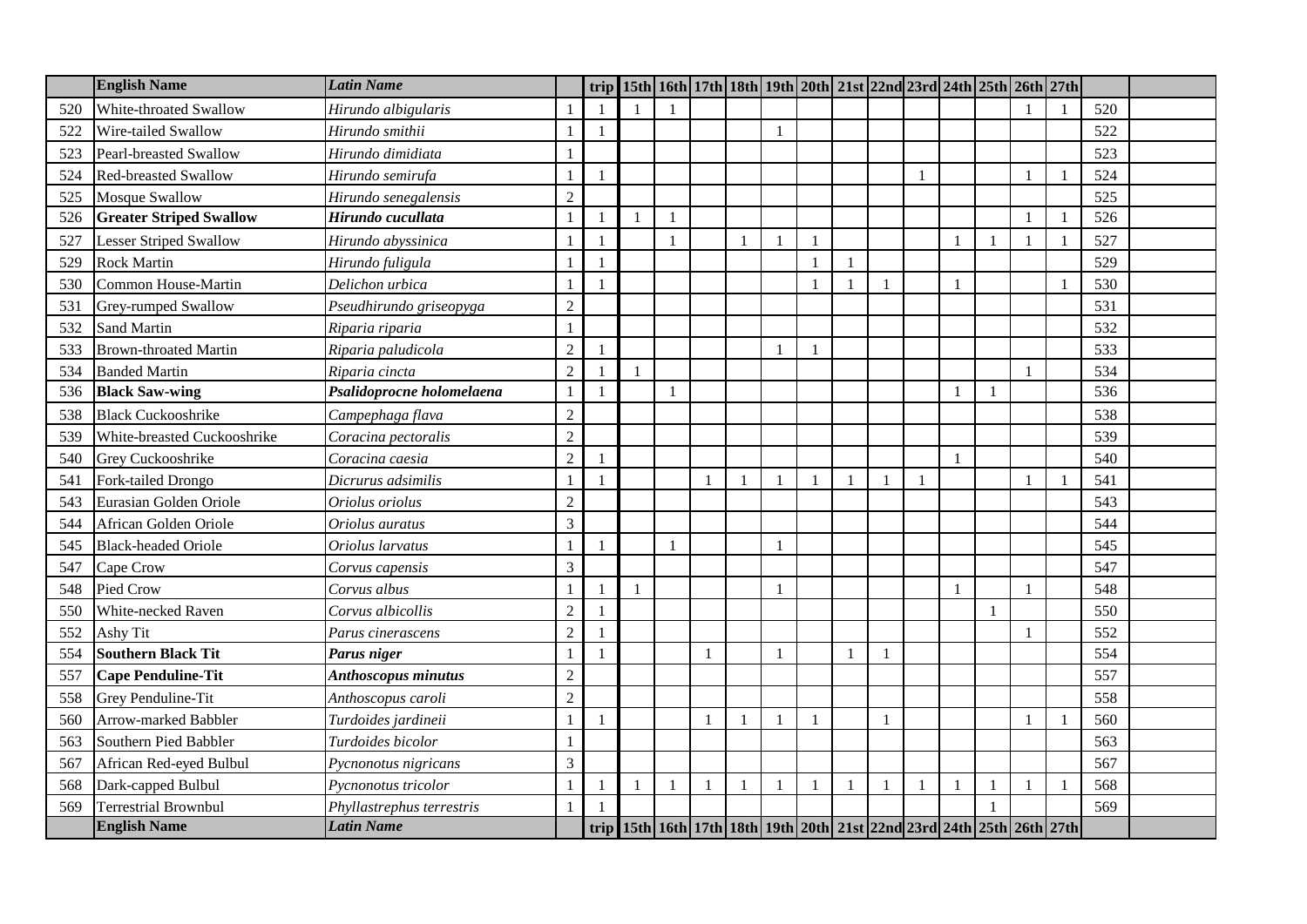|     | <b>English Name</b>                | <b>Latin Name</b>            |                | trip           |  |  |  | 15th   16th   17th   18th   19th   20th   21st   22nd   23rd   24th   25th   26th   27th |              |  |              |  |     |  |
|-----|------------------------------------|------------------------------|----------------|----------------|--|--|--|------------------------------------------------------------------------------------------|--------------|--|--------------|--|-----|--|
| 570 | Yellow-streaked Greenbul           | Phyllastrephus flavostriatus |                |                |  |  |  |                                                                                          |              |  |              |  | 570 |  |
| 572 | Sombre Greenbul                    | Andropadus importunus        |                | $\mathbf{1}$   |  |  |  |                                                                                          |              |  | $\mathbf{1}$ |  | 572 |  |
| 574 | Yellow-bellied Greenbul            | Chlorocichla flaviventris    |                |                |  |  |  |                                                                                          |              |  |              |  | 574 |  |
| 575 | <b>Eastern Nicator</b>             | Nicator gularis              |                |                |  |  |  |                                                                                          |              |  |              |  | 575 |  |
| 576 | Kurrichane Thrush                  | Turdus libonyanus            |                |                |  |  |  | 1                                                                                        |              |  | $\mathbf{1}$ |  | 576 |  |
| 577 | Olive Thrush                       | Turdus olivaceus             |                |                |  |  |  |                                                                                          |              |  |              |  | 577 |  |
| 579 | Orange Ground-Thrush               | Zoothera gurneyi             | $\overline{2}$ |                |  |  |  |                                                                                          |              |  |              |  | 579 |  |
| 580 | Groundscraper Thrush               | Psophocichla litsipsirupa    | $\overline{2}$ |                |  |  |  |                                                                                          |              |  |              |  | 580 |  |
| 581 | <b>Cape Rock-Thrush</b>            | Monticola rupestris          | $\overline{2}$ | $\mathbf{1}$   |  |  |  |                                                                                          |              |  | $\mathbf{1}$ |  | 581 |  |
| 586 | <b>Mountain Wheatear</b>           | Oenanthe monticola           | 3              |                |  |  |  |                                                                                          |              |  |              |  | 586 |  |
| 589 | <b>Familiar Chat</b>               | Cercomela familiaris         |                | $\overline{1}$ |  |  |  |                                                                                          | $\mathbf{1}$ |  |              |  | 589 |  |
| 593 | Mocking Cliff-Chat                 | Thamnolaea cinnamomeiventris | $\mathbf{1}$   |                |  |  |  | -1                                                                                       |              |  |              |  | 593 |  |
| 594 | Arnott's Chat                      | Myrmecocichla arnotti        | $\overline{c}$ |                |  |  |  |                                                                                          |              |  |              |  | 594 |  |
| 595 | <b>Ant-eating Chat</b>             | Myrmecocichla formicivora    | $\mathbf{1}$   |                |  |  |  |                                                                                          |              |  |              |  | 595 |  |
| 596 | African Stonechat                  | Saxicola torquata            |                |                |  |  |  |                                                                                          |              |  |              |  | 596 |  |
| 598 | <b>Chorister Robin-Chat</b>        | Cossypha dichroa             |                |                |  |  |  |                                                                                          |              |  | $\mathbf{1}$ |  | 598 |  |
| 599 | White-browed Robin-Chat            | Cossypha heuglini            |                |                |  |  |  | $\mathbf{1}$                                                                             |              |  |              |  | 599 |  |
| 600 | Red-capped Robin-Chat              | Cossypha natalensis          |                |                |  |  |  |                                                                                          |              |  |              |  | 600 |  |
| 601 | Cape Robin-Chat                    | Cossypha caffra              |                |                |  |  |  |                                                                                          |              |  |              |  | 601 |  |
| 602 | <b>White-throated Robin-Chat</b>   | Cossypha humeralis           |                |                |  |  |  |                                                                                          |              |  |              |  | 602 |  |
| 603 | <b>Collared Palm-Thrush</b>        | Cichladusa arquata           | 3              |                |  |  |  |                                                                                          |              |  |              |  | 603 |  |
| 606 | White-starred Robin                | Pogonocichla stellata        | $\overline{2}$ |                |  |  |  |                                                                                          |              |  |              |  | 606 |  |
| 610 | <b>Boulder Chat</b>                | Pinarornis plumosus          | 3              |                |  |  |  |                                                                                          |              |  |              |  | 610 |  |
| 613 | White-browed Scrub-Robin           | Cercotrichas leucophrys      |                |                |  |  |  |                                                                                          |              |  |              |  | 613 |  |
| 615 | Kalahari Scrub-Robin               | Cercotrichas paena           |                | $\overline{1}$ |  |  |  | $\mathbf{1}$                                                                             | -1           |  |              |  | 615 |  |
| 616 | <b>Brown Scrub-Robin</b>           | Cercotrichas signata         | 3              |                |  |  |  |                                                                                          |              |  |              |  | 616 |  |
| 617 | <b>Bearded Scrub-Robin</b>         | Cercotrichas quadrivirgata   | $\overline{2}$ |                |  |  |  |                                                                                          |              |  |              |  | 617 |  |
| 619 | Garden Warbler                     | Sylvia borin                 | $\overline{2}$ |                |  |  |  |                                                                                          |              |  |              |  | 619 |  |
| 62  | <b>Chestnut-vented Tit-Babbler</b> | Parisoma subcaeruleum        | $\mathbf{1}$   |                |  |  |  |                                                                                          |              |  |              |  | 621 |  |
| 624 | Southern Hyliota                   | Hyliota australis            | 3              |                |  |  |  |                                                                                          |              |  |              |  | 624 |  |
| 625 | Icterine Warbler                   | Hippolais icterina           |                |                |  |  |  |                                                                                          |              |  |              |  | 625 |  |
| 626 | Olive-tree Warbler                 | Hippolais olivetorum         | $\overline{2}$ |                |  |  |  |                                                                                          |              |  |              |  | 626 |  |
| 628 | Great Reed-Warbler                 | Acrocephalus arundinaceus    | $\overline{2}$ |                |  |  |  |                                                                                          |              |  |              |  | 628 |  |
|     | <b>English Name</b>                | Latin Name                   |                |                |  |  |  | trip 15th 16th 17th 18th 19th 20th 21st 22nd 23rd 24th 25th 26th 27th                    |              |  |              |  |     |  |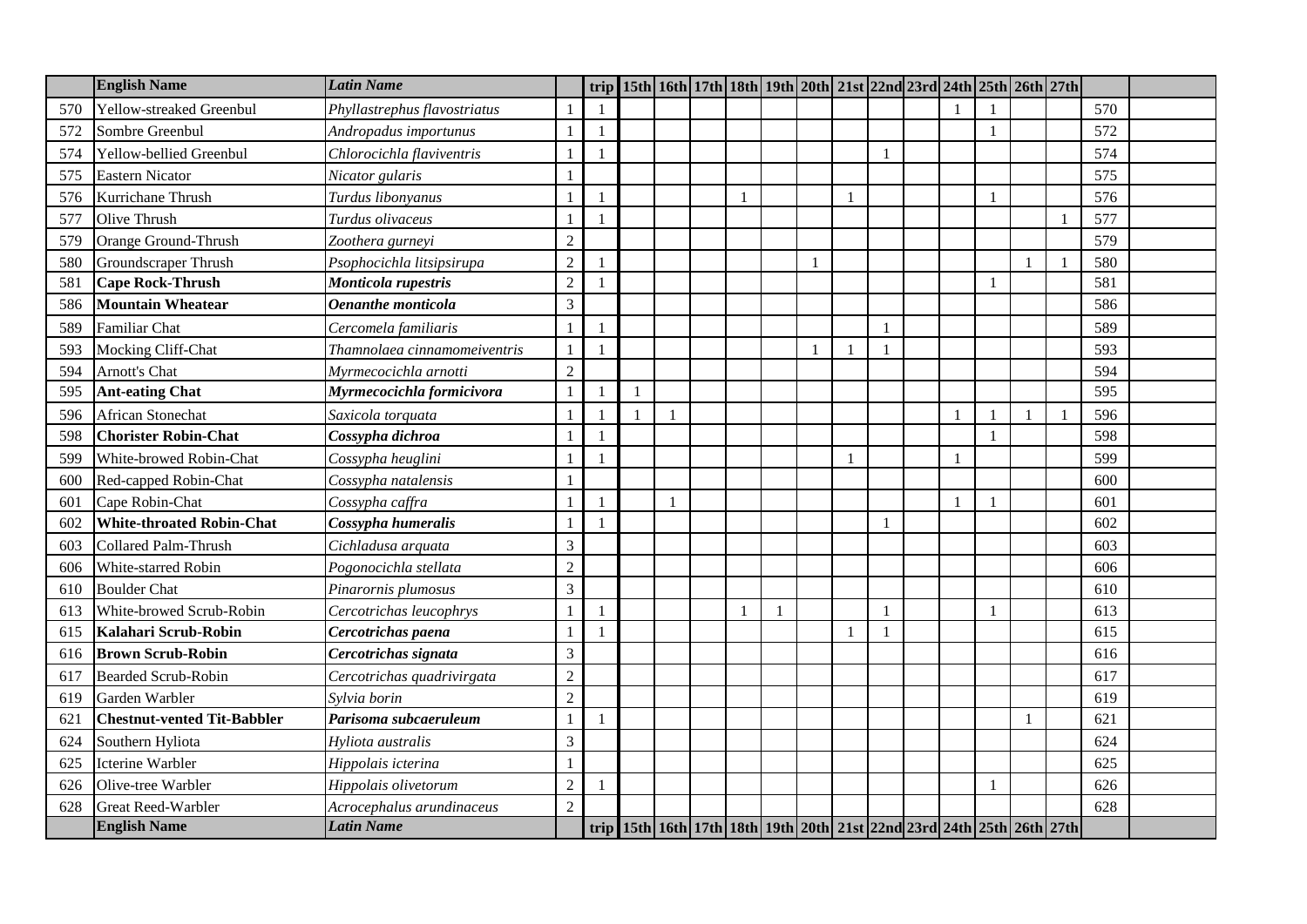|     | <b>English Name</b>              | <b>Latin Name</b>               |                |                |  |              |  | trip 15th 16th 17th 18th 19th 20th 21st 22nd 23rd 24th 25th 26th 27th |    |              |              |  |     |  |
|-----|----------------------------------|---------------------------------|----------------|----------------|--|--------------|--|-----------------------------------------------------------------------|----|--------------|--------------|--|-----|--|
| 629 | <b>Basra Reed-Warbler</b>        | Acrocephalus griseldis          | 3              |                |  |              |  |                                                                       |    |              |              |  | 629 |  |
| 631 | African Reed-Warbler             | Acrocephalus baeticatus         |                | $\overline{1}$ |  |              |  |                                                                       |    |              |              |  | 631 |  |
| 633 | Marsh Warbler                    | Acrocephalus palustris          |                |                |  |              |  |                                                                       |    |              |              |  | 633 |  |
| 634 | Sedge Warbler                    | Acrocephalus schoenobaenus      | 3              |                |  |              |  |                                                                       |    |              |              |  | 634 |  |
| 635 | Lesser Swamp-Warbler             | Acrocephalus gracilirostris     |                |                |  |              |  |                                                                       |    |              |              |  | 635 |  |
| 637 | Dark-capped Yellow Warbler       | Chloropeta natalensis           | $\overline{2}$ |                |  |              |  |                                                                       |    |              |              |  | 637 |  |
| 638 | Little Rush-Warbler              | Bradypterus baboecala           |                |                |  |              |  |                                                                       |    |              |              |  | 638 |  |
| 639 | <b>Barratt's Warbler</b>         | <b>Bradypterus barratti</b>     | 3              |                |  |              |  |                                                                       |    |              |              |  | 639 |  |
| 643 | Willow Warbler                   | Phylloscopus trochilus          |                |                |  | $\mathbf{1}$ |  | $\mathbf{1}$                                                          | 1  |              | $\mathbf{1}$ |  | 643 |  |
| 644 | Yellow-throated Woodland-Warbler | Phylloscopus ruficapillus       | $\overline{2}$ |                |  |              |  |                                                                       |    |              |              |  | 644 |  |
| 645 | <b>Bar-throated Apalis</b>       | Apalis thoracica                |                |                |  |              |  |                                                                       |    |              |              |  | 645 |  |
| 648 | Yellow-breasted Apalis           | Apalis flavida                  |                |                |  |              |  |                                                                       |    |              |              |  | 648 |  |
| 651 | Long-billed Crombec              | Sylvietta rufescens             |                |                |  |              |  |                                                                       |    |              |              |  | 651 |  |
| 653 | Yellow-bellied Eremomela         | Eremomela icteropygialis        | $\mathfrak{2}$ |                |  |              |  |                                                                       |    |              |              |  | 653 |  |
| 655 | Green-capped Eremomela           | Eremomela scotops               | $\overline{2}$ |                |  |              |  |                                                                       |    |              |              |  | 655 |  |
| 656 | <b>Burnt-necked Eremomela</b>    | Eremomela usticollis            | $\overline{2}$ |                |  |              |  |                                                                       |    |              |              |  | 656 |  |
| 657 | Green-backed Camaroptera         | Camaroptera brachyura           |                |                |  |              |  |                                                                       |    |              | $\mathbf{1}$ |  | 657 |  |
| 658 | African Wren-Warbler             | Calamonastes fasciolatus        |                |                |  |              |  |                                                                       |    |              |              |  | 658 |  |
| 659 | Stierling's Wren-Warbler         | Calamonastes stierlingi         | 3              |                |  |              |  |                                                                       |    |              |              |  | 659 |  |
| 661 | <b>Cape Grassbird</b>            | Sphenoeacus afer                | $\overline{2}$ |                |  |              |  |                                                                       |    |              | $\mathbf{1}$ |  | 661 |  |
| 664 | <b>Zitting Cisticola</b>         | Cisticola juncidis              |                |                |  |              |  |                                                                       |    |              |              |  | 664 |  |
| 665 | Desert Cisticola                 | Cisticola aridulus              |                |                |  |              |  |                                                                       |    |              |              |  | 665 |  |
| 666 | <b>Cloud Cisticola</b>           | Cisticola textrix               | 3              |                |  |              |  |                                                                       |    |              |              |  | 666 |  |
| 667 | Wing-snapping Cisticola          | Cisticola ayresii               | 3              |                |  |              |  |                                                                       |    |              |              |  | 667 |  |
| 670 | <b>Wailing Cisticola</b>         | Cisticola lais                  |                |                |  |              |  |                                                                       |    |              |              |  | 670 |  |
| 672 | <b>Rattling Cisticola</b>        | Cisticola chinianus             |                | $\mathbf{1}$   |  |              |  | $\mathbf{1}$                                                          | -1 | $\mathbf{1}$ |              |  | 672 |  |
| 674 | Red-faced Cisticola              | Cisticola erythrops             |                |                |  |              |  |                                                                       |    |              |              |  | 674 |  |
| 675 | Rufous-winged Cisticola          | Cisticola galactotes galactotes | $\overline{2}$ |                |  |              |  |                                                                       |    |              |              |  | 675 |  |
| 677 | Levaillant's Cisticola           | Cisticola tinniens              | $\overline{2}$ |                |  |              |  |                                                                       |    |              |              |  | 677 |  |
| 678 | Croaking Cisticola               | Cisticola natalensis            | $\overline{2}$ |                |  |              |  |                                                                       |    |              |              |  | 678 |  |
| 679 | Lazy Cisticola                   | Cisticola aberrans              | $\overline{2}$ |                |  |              |  |                                                                       |    |              |              |  | 679 |  |
| 681 | Neddicky                         | Cisticola fulvicapillus         |                |                |  |              |  |                                                                       |    |              |              |  | 681 |  |
| 683 | Tawny-flanked Prinia             | Prinia subflava                 |                |                |  |              |  | $\mathbf{1}$                                                          |    |              |              |  | 683 |  |
|     | <b>English Name</b>              | <b>Latin Name</b>               |                |                |  |              |  | trip 15th 16th 17th 18th 19th 20th 21st 22nd 23rd 24th 25th 26th 27th |    |              |              |  |     |  |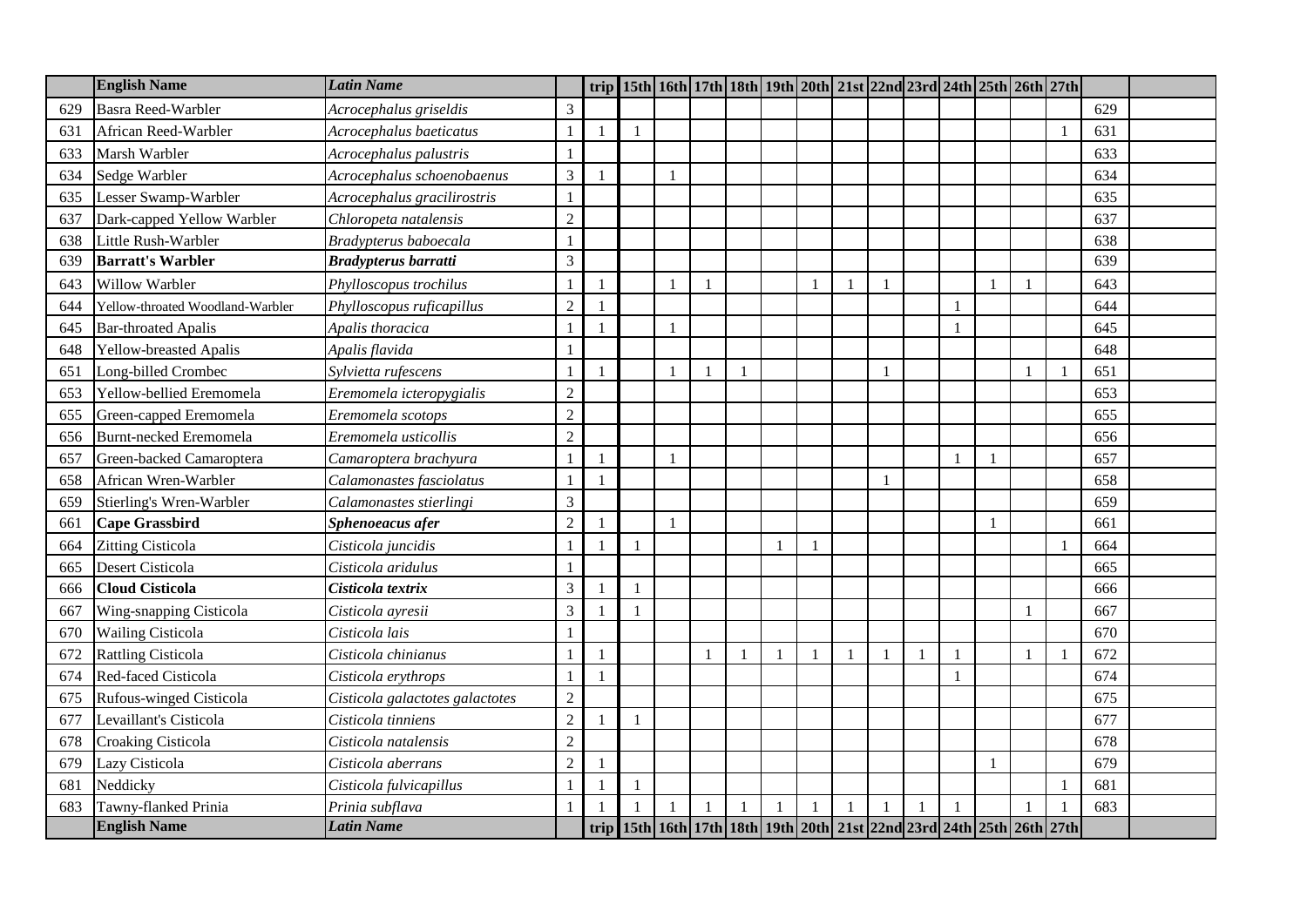|      | <b>English Name</b>                    | <b>Latin Name</b>            |                  |                |              |              |                |              |                | trip 15th 16th 17th 18th 19th 20th 21st 22nd 23rd 24th 25th 26th 27th |                |              |              |  |      |  |
|------|----------------------------------------|------------------------------|------------------|----------------|--------------|--------------|----------------|--------------|----------------|-----------------------------------------------------------------------|----------------|--------------|--------------|--|------|--|
| 685  | <b>Black-chested Prinia</b>            | Prinia flavicans             | $\overline{2}$   |                |              |              |                |              |                |                                                                       |                |              |              |  | 685  |  |
| 686b | <b>Drakensberg Prinia</b>              | Prinia hypoxantha            | $\mathfrak{2}$   |                |              |              |                |              |                |                                                                       |                |              |              |  | 686b |  |
| 689  | <b>Spotted Flycatcher</b>              | Muscicapa striata            |                  | $\overline{1}$ |              |              | $\overline{1}$ | $\mathbf{1}$ | $\overline{1}$ | $\mathbf{1}$                                                          | $\blacksquare$ | $\mathbf{1}$ | $\mathbf{1}$ |  | 689  |  |
| 690  | African Dusky Flycatcher               | Muscicapa adusta             |                  |                |              |              |                |              |                |                                                                       |                |              | $\mathbf{1}$ |  | 690  |  |
| 691  | Ashy Flycatcher                        | Muscicapa caerulescens       | 3                |                |              |              |                |              |                |                                                                       |                |              |              |  | 691  |  |
| 693  | Grey Tit-Flycatcher                    | Myioparus plumbeus           | 3                |                |              |              |                |              |                |                                                                       |                |              |              |  | 693  |  |
| 694  | Southern Black Flycatcher              | Melaenornis pammelaina       | 3                |                |              |              |                | $\mathbf{1}$ |                |                                                                       |                |              |              |  | 694  |  |
| 695  | <b>Marico Flycatcher</b>               | <b>Bradornis mariquensis</b> |                  |                |              |              |                |              |                | $\mathbf{1}$                                                          |                |              |              |  | 695  |  |
| 696  | Pale Flycatcher                        | <b>Bradornis</b> pallidus    | $\overline{2}$   |                |              |              |                |              |                |                                                                       |                |              |              |  | 696  |  |
| 698  | <b>Fiscal Flycatcher</b>               | <b>Sigelus silens</b>        | $\overline{2}$   |                |              |              |                |              |                |                                                                       |                |              |              |  | 698  |  |
| 700  | <b>Cape Batis</b>                      | <b>Batis capensis</b>        |                  | $\overline{1}$ | $\mathbf{1}$ |              |                |              |                |                                                                       |                |              | $\mathbf{1}$ |  | 700  |  |
| 701  | <b>Chinspot Batis</b>                  | <b>Batis</b> molitor         |                  |                |              |              |                |              |                |                                                                       |                |              |              |  | 701  |  |
| 705  | <b>Black-throated Wattle-eye</b>       | Platysteira peltata          | $\overline{2}$   |                |              |              |                |              |                |                                                                       |                |              |              |  | 705  |  |
| 706  | <b>Fairy Flycatcher</b>                | Stenostira scita             | $\overline{c}$   |                |              |              |                |              |                |                                                                       |                |              |              |  | 706  |  |
| 708  | <b>Blue-mantled Crested Flycatcher</b> | Trochocercus cyanomelas      | $\overline{2}$   |                |              |              |                |              |                |                                                                       |                |              |              |  | 708  |  |
| 710  | African Paradise-Flycatcher            | Terpsiphone viridis          |                  |                |              |              |                |              |                |                                                                       |                |              |              |  | 710  |  |
| 711  | African Pied Wagtail                   | Motacilla aguimp             |                  |                |              |              |                |              |                |                                                                       |                |              |              |  | 711  |  |
| 712  | Mountain Wagtail                       | Motacilla clara              | $\overline{2}$   |                |              |              |                |              |                |                                                                       |                |              |              |  | 712  |  |
| 713  | Cape Wagtail                           | Motacilla capensis           |                  |                |              |              |                |              |                |                                                                       |                |              |              |  | 713  |  |
| 714  | Yellow Wagtail                         | Motacilla flava              | $\overline{2}$   |                |              |              |                |              |                |                                                                       |                |              |              |  | 714  |  |
| 716  | <b>African Pipit</b>                   | Anthus cinnamomeus           |                  |                |              |              |                |              |                |                                                                       |                |              | $\mathbf{1}$ |  | 716  |  |
| 717  | Long-billed Pipit                      | Anthus similis               | 3                |                |              |              |                |              |                |                                                                       |                |              |              |  | 717  |  |
| 718  | Plain-backed Pipit                     | Anthus leucophrys            | $\sqrt{2}$       |                |              |              |                |              |                |                                                                       |                |              |              |  | 718  |  |
| 719  | <b>Buffy Pipit</b>                     | Anthus vaalensis             | $\overline{2}$   |                |              |              |                |              |                |                                                                       |                |              |              |  | 719  |  |
| 720  | <b>Striped Pipit</b>                   | Anthus lineiventris          | $\overline{c}$   |                |              |              |                |              |                |                                                                       |                |              |              |  | 720  |  |
| 723  | <b>Bushveld Pipit</b>                  | Anthus caffer                | $\overline{c}$   |                |              |              |                |              |                |                                                                       |                |              |              |  | 723  |  |
| 727  | <b>Cape Longclaw</b>                   | Macronyx croceus             | $\boldsymbol{2}$ | $\overline{1}$ |              |              |                |              |                |                                                                       |                |              |              |  | 727  |  |
| 731  | Lesser Grey Shrike                     | Lanius minor                 |                  |                |              |              |                |              |                | $\mathbf{1}$                                                          |                |              |              |  | 731  |  |
| 732  | Common Fiscal                          | Lanius collaris              |                  | $\overline{1}$ |              |              |                |              |                |                                                                       |                |              |              |  | 732  |  |
| 733  | Red-backed Shrike                      | Lanius collurio              |                  | $\overline{1}$ |              | $\mathbf{1}$ |                |              |                | 1                                                                     |                | $\mathbf{1}$ |              |  | 733  |  |
| 735  | Magpie Shrike                          | Corvinella melanoleuca       |                  |                |              |              |                |              |                |                                                                       |                |              |              |  | 735  |  |
| 736  | <b>Southern Boubou</b>                 | Laniarius ferrugineus        |                  |                |              |              |                |              |                |                                                                       |                |              |              |  | 736  |  |
| 737  | <b>Tropical Boubou</b>                 | Laniarius aethiopicus        |                  |                |              |              |                |              |                | $\mathbf{1}$                                                          |                |              |              |  | 737  |  |
|      | <b>English Name</b>                    | <b>Latin Name</b>            |                  |                |              |              |                |              |                | trip 15th 16th 17th 18th 19th 20th 21st 22nd 23rd 24th 25th 26th 27th |                |              |              |  |      |  |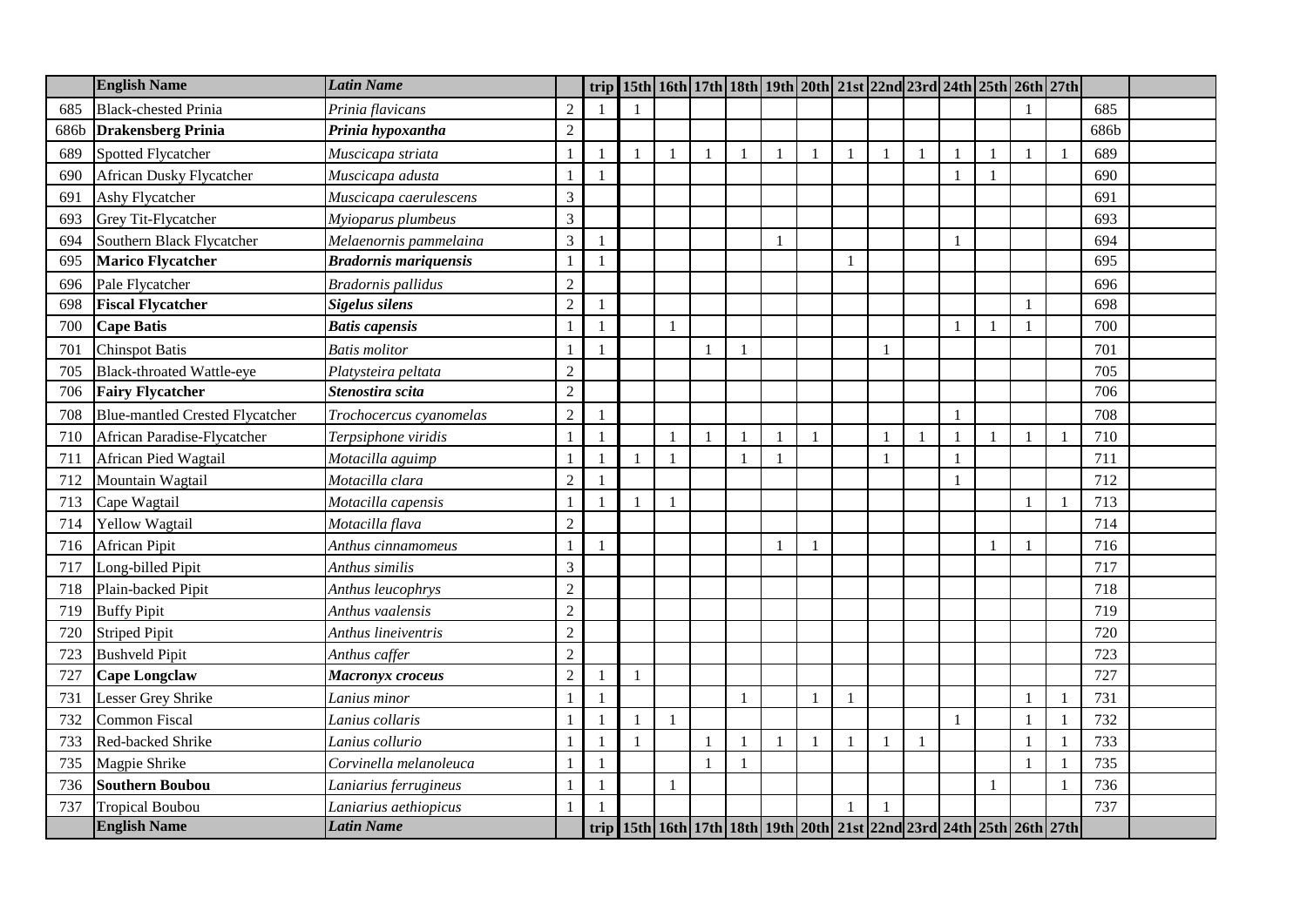|     | <b>English Name</b>                                       | <b>Latin Name</b>          |                |                | trip 15th 16th 17th 18th 19th 20th 21st 22nd 23rd 24th 25th 26th 27th |              |                |                |              |              |              |              |                |     |  |
|-----|-----------------------------------------------------------|----------------------------|----------------|----------------|-----------------------------------------------------------------------|--------------|----------------|----------------|--------------|--------------|--------------|--------------|----------------|-----|--|
| 739 | <b>Crimson-breasted Shrike</b>                            | Laniarius atrococcineus    |                |                |                                                                       |              |                |                |              |              |              |              |                | 739 |  |
| 740 | <b>Black-backed Puffback</b>                              | Dryoscopus cubla           |                | $\mathbf{1}$   |                                                                       |              |                |                | $\mathbf{1}$ |              |              |              |                | 740 |  |
| 741 | <b>Brubru</b>                                             | Nilaus afer                |                | $\overline{1}$ |                                                                       |              |                |                |              |              |              |              |                | 741 |  |
| 743 | <b>Brown-crowned Tchagra</b>                              | Tchagra australis          | $\mathbf{1}$   | -1             |                                                                       |              |                |                | $\mathbf{1}$ |              |              |              |                | 743 |  |
| 744 | <b>Black-crowned Tchagra</b>                              | Tchagra senegala           | $\overline{2}$ |                |                                                                       |              |                |                |              |              |              |              |                | 744 |  |
| 747 | Gorgeous Bush-Shrike                                      | Telophorus quadricolor     |                |                |                                                                       |              |                |                |              |              |              |              |                | 747 |  |
| 748 | Orange-breasted Bush-Shrike                               | Telophorus sulfureopectus  |                |                |                                                                       |              |                |                |              |              |              |              |                | 748 |  |
| 749 | <b>Black-fronted Bush-Shrike</b>                          | Telophorus nigrifrons      | $\overline{3}$ |                |                                                                       |              |                |                |              |              |              |              |                | 749 |  |
| 750 | <b>Olive Bush-Shrike</b>                                  | Telophorus olivaceus       |                |                |                                                                       |              |                |                |              |              |              |              |                | 750 |  |
| 751 | Grey-headed Bush-Shrike                                   | Malaconotus blanchoti      |                |                |                                                                       |              |                |                | $\mathbf{1}$ |              |              |              |                | 751 |  |
| 753 | White-crested Helmet-Shrike                               | Prionops plumatus          |                |                |                                                                       |              |                | $\overline{1}$ | $\mathbf{1}$ |              |              |              |                | 753 |  |
| 754 | Retz's Helmet-Shrike                                      | Prionops retzii            |                |                |                                                                       |              |                |                |              |              |              |              |                | 754 |  |
| 756 | <b>Southern White-crowned Shrike</b>                      | Eurociphalus anguitimens   | $\mathbf{1}$   |                |                                                                       |              |                |                | $\mathbf{1}$ |              |              |              |                | 756 |  |
| 758 | Common Myna                                               | Acridotheres tristis       |                | $\overline{1}$ |                                                                       |              |                |                |              |              |              |              |                | 758 |  |
| 760 | <b>Wattled Starling</b>                                   | Creatophora cinerea        |                | $\overline{1}$ |                                                                       | $\mathbf{1}$ |                | $\mathbf{1}$   | $\mathbf{1}$ |              |              |              |                | 760 |  |
| 761 | Violet-backed Starling                                    | Cinnyricinclus leucogaster |                |                |                                                                       |              |                |                |              |              |              |              |                | 761 |  |
| 762 | <b>Burchell's Starling</b>                                | Lamprotornis australis     | $\overline{2}$ |                |                                                                       |              |                |                |              |              |              |              |                | 762 |  |
| 763 | <b>Meves's Starling</b>                                   | Lamprotornis mevesii       |                | $\overline{1}$ |                                                                       |              |                |                | $\mathbf{1}$ |              |              |              |                | 763 |  |
| 764 | <b>Cape Glossy Starling</b>                               | Lamprotornis nitens        |                | $\mathbf{1}$   |                                                                       |              |                |                |              | $\mathbf{1}$ |              |              |                | 764 |  |
| 765 | <b>Greater Blue-eared Starling</b>                        | Lamprotornis chalybaeus    |                | $\mathbf{1}$   |                                                                       | $\mathbf{1}$ |                |                | $\mathbf{1}$ |              |              |              |                | 765 |  |
| 769 | <b>Red-winged Starling</b>                                | Onychognathus morio        |                | $\overline{1}$ |                                                                       |              |                |                |              |              |              | $\mathbf{1}$ |                | 769 |  |
| 771 | Yellow-billed Oxpecker                                    | <b>Buphagus africanus</b>  | $\sqrt{2}$     |                |                                                                       |              |                |                |              |              |              |              |                | 771 |  |
| 772 | Red-billed Oxpecker                                       | Buphagus erythrorhynchus   |                |                |                                                                       |              | $\blacksquare$ |                | $\mathbf{1}$ |              |              |              | $\overline{1}$ | 772 |  |
| 774 | <b>Gurney's Sugarbird</b>                                 | Promerops gurneyi          | $\overline{2}$ |                |                                                                       |              |                |                |              |              |              | -1           |                | 774 |  |
| 775 | Malachite Sunbird                                         | Nectarinia famosa          | $\overline{2}$ |                |                                                                       |              |                |                |              |              |              |              |                | 775 |  |
| 779 | Marico Sunbird                                            | Cinnyris mariquensis       |                | -1             |                                                                       | $\mathbf{1}$ |                |                | $\mathbf{1}$ |              |              |              |                | 779 |  |
| 783 | Southern Double-collared Sunbird <i>Cinnyris chalybea</i> |                            |                | $\mathbf{1}$   |                                                                       |              |                |                |              |              | $\mathbf{1}$ | $\mathbf{1}$ |                | 783 |  |
| 785 | <b>Greater Double-collared Sunbird</b>                    | Cinnyris afra              | $\overline{2}$ |                |                                                                       |              |                |                |              |              |              |              |                | 785 |  |
| 787 | White-bellied Sunbird                                     | Cinnyris talatala          |                |                |                                                                       |              | $\overline{1}$ |                | $\mathbf{1}$ |              |              |              |                | 787 |  |
| 791 | Scarlet-chested Sunbird                                   | Chalcomitra senegalensis   | $\overline{2}$ |                |                                                                       |              |                | $\mathbf{1}$   |              |              |              |              |                | 791 |  |
| 792 | <b>Amethyst Sunbird</b>                                   | Chalcomitra amethystina    |                |                |                                                                       |              |                |                |              |              |              |              |                | 792 |  |
| 793 | <b>Collared Sunbird</b>                                   | Hedydipna collaris         |                | $\overline{1}$ |                                                                       |              |                |                |              |              |              |              |                | 793 |  |
| 796 | <b>Cape White-eye</b>                                     | Zosterops pallidus         |                |                |                                                                       | $\mathbf{1}$ |                |                |              |              |              |              |                | 796 |  |
|     | <b>English Name</b>                                       | <b>Latin Name</b>          |                |                | trip 15th 16th 17th 18th 19th 20th 21st 22nd 23rd 24th 25th 26th 27th |              |                |                |              |              |              |              |                |     |  |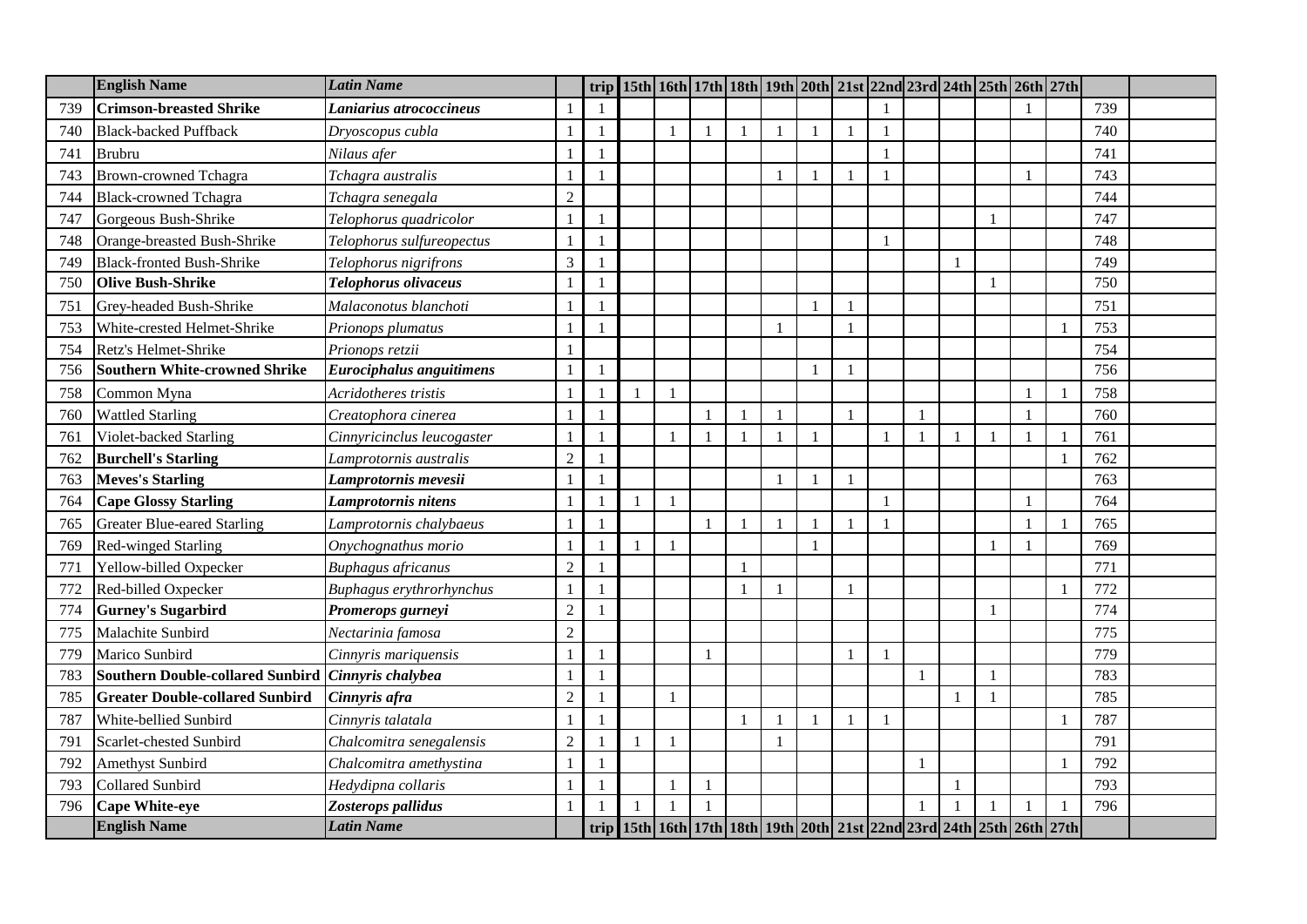|     | <b>English Name</b>           | <b>Latin Name</b>             |                |                | trip 15th 16th 17th 18th 19th 20th 21st 22nd 23rd 24th 25th 26th 27th |  |              |              |                |                |  |                |     |  |
|-----|-------------------------------|-------------------------------|----------------|----------------|-----------------------------------------------------------------------|--|--------------|--------------|----------------|----------------|--|----------------|-----|--|
| 797 | African Yellow White-eye      | Zosterops senegalensis        | 3              |                |                                                                       |  |              |              |                |                |  |                | 797 |  |
| 798 | Red-billed Buffalo-Weaver     | <b>Bubalornis</b> niger       |                |                |                                                                       |  |              | $\mathbf{1}$ |                |                |  |                | 798 |  |
| 799 | White-browed Sparrow-Weaver   | Plocepasser mahali            |                | $\overline{1}$ |                                                                       |  |              | $\mathbf{1}$ | $\blacksquare$ | $\mathbf{1}$   |  |                | 799 |  |
| 801 | <b>House Sparrow</b>          | Passer domesticus             |                |                |                                                                       |  |              |              |                |                |  |                | 801 |  |
| 802 | <b>Great Sparrow</b>          | Passermotitensis              | $\overline{2}$ |                |                                                                       |  |              | $\mathbf{1}$ |                |                |  |                | 802 |  |
| 803 | <b>Cape Sparrow</b>           | Passer melanurus              |                |                |                                                                       |  |              | 1            |                |                |  |                | 803 |  |
| 804 | Southern Grey-headed Sparrow  | Passer diffusus               |                |                |                                                                       |  |              | $\mathbf{1}$ |                |                |  | $\overline{1}$ | 804 |  |
| 805 | Yellow-throated Petronia      | Petronia superciliaris        | 3              |                |                                                                       |  |              |              |                |                |  |                | 805 |  |
| 806 | <b>Scaly-feathered Finch</b>  | <b>Sporopipes squamifrons</b> |                |                |                                                                       |  |              | $\mathbf{1}$ |                |                |  |                | 806 |  |
| 807 | Thick-billed Weaver           | Amblyospiza albifrons         |                |                |                                                                       |  |              |              |                |                |  |                | 807 |  |
| 810 | Spectacled Weaver             | Ploceus ocularis              |                |                |                                                                       |  |              |              |                |                |  |                | 810 |  |
| 811 | Village Weaver                | Ploceus cucullatus            | $\overline{2}$ |                |                                                                       |  |              | 1            |                |                |  |                | 811 |  |
| 813 | <b>Cape Weaver</b>            | Ploceus capensis              | $\overline{2}$ |                |                                                                       |  |              |              |                |                |  |                | 813 |  |
| 814 | Southern Masked-Weaver        | Ploceus velatus               |                |                |                                                                       |  |              | $\mathbf{1}$ |                |                |  |                | 814 |  |
| 815 | Lesser Masked-Weaver          | Ploceus intermedius           |                |                |                                                                       |  |              |              |                |                |  |                | 815 |  |
| 816 | Golden Weaver                 | Ploceus xanthops              | $\overline{2}$ |                |                                                                       |  |              |              |                |                |  |                | 816 |  |
| 819 | Red-headed Weaver             | Anaplectes rubriceps          |                |                |                                                                       |  |              |              |                |                |  |                | 819 |  |
| 820 | Cuckoo Finch                  | Anomalospiza imberbis         | 3              |                |                                                                       |  |              |              |                |                |  |                | 820 |  |
| 821 | Red-billed Quelea             | Quelea quelea                 |                | $\overline{1}$ |                                                                       |  | $\mathbf{1}$ |              | $\mathbf{1}$   | $\overline{1}$ |  |                | 821 |  |
| 824 | Southern Red Bishop           | Euplectes orix                |                |                |                                                                       |  |              | $\mathbf{1}$ |                |                |  |                | 824 |  |
| 826 | <b>Yellow-crowned Bishop</b>  | Euplectes afer                | $\overline{2}$ |                |                                                                       |  |              |              |                |                |  |                | 826 |  |
| 827 | <b>Yellow Bishop</b>          | Euplectes capensis            |                |                |                                                                       |  |              |              |                |                |  |                | 827 |  |
| 829 | White-winged Widowbird        | Euplectes albonotatus         |                |                |                                                                       |  |              |              |                |                |  | $\overline{1}$ | 829 |  |
| 831 | Red-collared Widowbird        | Euplectes ardens              |                |                |                                                                       |  |              |              |                |                |  |                | 831 |  |
| 832 | Long-tailed Widowbird         | Euplectes progne              | 3              |                |                                                                       |  |              |              |                |                |  |                | 832 |  |
| 833 | Orange-winged Pytilia         | Pytilia afra                  | 3              |                |                                                                       |  |              |              |                |                |  |                | 833 |  |
| 834 | Green-winged Pytilia          | Pytilia melba                 |                |                |                                                                       |  |              |              |                |                |  |                | 834 |  |
| 835 | Green Twinspot                | Mandingoa nitidula            | $\overline{2}$ |                |                                                                       |  |              |              |                |                |  |                | 835 |  |
| 838 | <b>Pink-throated Twinspot</b> | Hypargos margaritatus         | $\overline{c}$ |                |                                                                       |  |              |              |                |                |  |                | 838 |  |
| 840 | African Firefinch             | Lagonosticta rubricata        |                |                |                                                                       |  |              |              |                |                |  |                | 840 |  |
| 841 | Jameson's Firefinch           | Lagonosticta rhodopareia      |                |                |                                                                       |  |              |              |                |                |  |                | 841 |  |
| 842 | Red-billed Firefinch          | Lagonosticta senegala         |                |                |                                                                       |  |              | $\mathbf{1}$ |                |                |  |                | 842 |  |
| 844 | <b>Blue Waxbill</b>           | Uraeginthus angolensis        |                |                |                                                                       |  |              | $\mathbf{1}$ |                |                |  |                | 844 |  |
|     | <b>English Name</b>           | <b>Latin Name</b>             |                |                | trip 15th 16th 17th 18th 19th 20th 21st 22nd 23rd 24th 25th 26th 27th |  |              |              |                |                |  |                |     |  |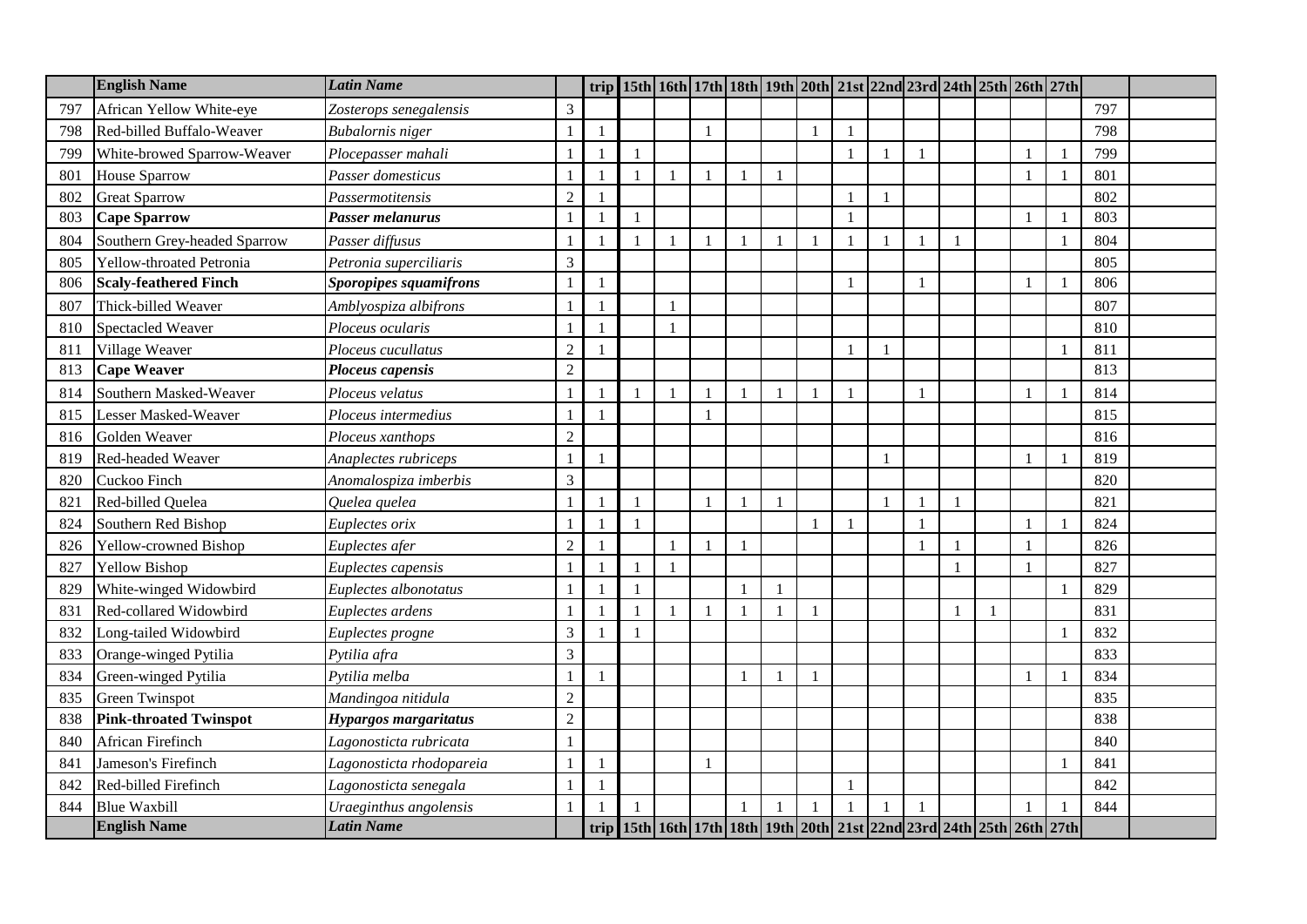|      | <b>English Name</b>          | <b>Latin Name</b>        |                | trip         |    |    |     |     |              |                |              |                |                          |    |              | 15th   16th   17th   18th   19th   20th   21st   22nd   23rd   24th   25th   26th   27th |     |      |  |
|------|------------------------------|--------------------------|----------------|--------------|----|----|-----|-----|--------------|----------------|--------------|----------------|--------------------------|----|--------------|------------------------------------------------------------------------------------------|-----|------|--|
| 845  | <b>Violet-eared Waxbill</b>  | Granatina granatina      | $\overline{2}$ |              |    |    |     |     |              |                |              |                |                          |    |              |                                                                                          |     | 845  |  |
| 846  | Common Waxbill               | Estrilda astrild         |                | $\mathbf{1}$ |    |    |     |     |              |                |              |                |                          |    | $\mathbf{1}$ |                                                                                          |     | 846  |  |
| 847  | <b>Black-faced Waxbill</b>   | Estrilda erythronotos    | $\overline{2}$ |              |    |    |     |     |              |                |              |                |                          |    |              |                                                                                          |     | 847  |  |
| 850  | <b>Swee Waxbill</b>          | Estrilda melanotis       |                | $\mathbf{1}$ |    |    |     |     |              |                |              |                |                          |    |              |                                                                                          |     | 850  |  |
| 852  | African Quail Finch          | Ortygospiza atricollis   | 3              |              |    |    |     |     |              |                |              |                |                          |    |              |                                                                                          |     | 852  |  |
| 854  | Orange-breasted Waxbill      | Amandava subflava        | $\overline{2}$ |              |    |    |     |     |              |                |              |                |                          |    |              |                                                                                          |     | 854  |  |
| 855  | Cut-throat Finch             | Amadina fasciata         |                |              |    |    |     |     |              |                |              |                |                          |    |              |                                                                                          |     | 855  |  |
| 856  | <b>Red-headed Finch</b>      | Amadina erythrocephala   | $\overline{2}$ |              |    |    |     |     |              |                |              |                | $\mathbf{1}$             |    |              |                                                                                          |     | 856  |  |
| 857  | <b>Bronze Mannikin</b>       | Lonchura cucullata       |                |              |    |    |     |     |              |                |              |                |                          |    |              |                                                                                          |     | 857  |  |
| 858  | Red-backed Mannikin          | Lonchura [b.] nigriceps  | $\overline{2}$ |              |    |    |     |     |              |                |              |                |                          |    |              |                                                                                          |     | 858  |  |
| 860  | Pin-tailed Whydah            | Vidua macroura           |                |              |    |    |     |     |              |                | $\mathbf{1}$ |                | $\overline{\phantom{a}}$ |    | $\mathbf{1}$ |                                                                                          |     | 860  |  |
| 861  | <b>Shaft-tailed Whydah</b>   | Vidua regia              |                | $\mathbf{1}$ |    |    |     |     |              |                |              |                | $\mathbf{1}$             |    |              |                                                                                          |     | 861  |  |
| 862  | Long-tailed Paradise-Whydah  | Vidua paradisaea         |                |              |    |    |     |     | 1            |                | 1            |                | $\overline{1}$           |    |              |                                                                                          |     | 862  |  |
| 864  | Dusky Indigobird             | Vidua funerea            |                |              |    |    |     |     |              |                |              |                |                          |    |              |                                                                                          |     | 864  |  |
| 865  | Purple Indigobird            | Vidua purpurascens       |                |              |    |    |     |     |              |                |              |                |                          |    |              |                                                                                          |     | 865  |  |
| 867  | Village Indigobird           | Vidua chalybeata         |                |              |    |    |     |     |              |                | $\mathbf{1}$ |                |                          |    |              |                                                                                          |     | 867  |  |
| 869  | <b>Yellow-fronted Canary</b> | Serinus mozambicus       |                |              |    |    |     |     | $\mathbf{1}$ | $\overline{1}$ | $\mathbf{1}$ | $\blacksquare$ |                          |    | $\mathbf{1}$ |                                                                                          |     | 869  |  |
| 870  | <b>Black-throated Canary</b> | Serinus atrogularis      | $\overline{2}$ |              |    |    |     |     |              |                | $\mathbf{1}$ |                |                          |    |              |                                                                                          |     | 870  |  |
| 871  | <b>Lemon-breasted Canary</b> | Serinus citrinipectus    | $\overline{2}$ |              |    |    |     |     |              |                |              |                |                          |    |              |                                                                                          |     | 871  |  |
| 872  | Cape Canary                  | Serinus canicollis       | $\overline{2}$ |              |    |    |     |     |              |                |              |                |                          |    |              |                                                                                          |     | 872  |  |
| 873  | <b>Forest Canary</b>         | Serinus scotops          | $\overline{2}$ |              |    |    |     |     |              |                |              |                |                          |    |              |                                                                                          |     | 873  |  |
| 877  | <b>Brimstone Canary</b>      | Serinus sulphuratus      | $\overline{2}$ |              |    |    |     |     |              |                |              |                |                          |    |              |                                                                                          |     | 877  |  |
| 881  | Streaky-headed Seed-eater    | Serinus gularis          |                |              |    |    |     |     |              |                |              |                |                          |    |              |                                                                                          |     | 881  |  |
| 884  | Golden-breasted Bunting      | Emberiza flaviventris    |                |              |    |    |     |     |              |                |              |                |                          |    |              |                                                                                          |     | 884  |  |
| 885  | <b>Cape Bunting</b>          | Emberiza capensis        | 3              |              |    |    |     |     |              |                |              |                |                          |    |              |                                                                                          |     | 885  |  |
| 886  | Cinnamon-breasted Bunting    | Emberiza tahapisi        |                | $\mathbf{1}$ |    |    |     |     |              |                | $\mathbf{1}$ |                | $\mathbf{1}$             |    | $\mathbf{1}$ |                                                                                          |     | 886  |  |
| 887  | Lark-like Bunting            | Emberiza impetuani       | $\overline{2}$ |              |    |    |     |     |              |                |              |                |                          |    |              |                                                                                          |     | 887  |  |
| 948  | Grey-backed Camaroptera      | Camaroptera brevixaudata |                |              |    |    |     |     |              |                | $\mathbf{1}$ |                |                          |    |              |                                                                                          |     | 948  |  |
|      | non-SLBR birds               |                          |                |              |    |    |     |     |              |                |              |                |                          |    |              |                                                                                          |     |      |  |
| 239b | Northern Black Korhaan       | Eupodotis afraoides      |                |              |    |    |     |     |              |                |              |                |                          |    |              |                                                                                          |     | 239b |  |
| 759  | <b>Pied Starling</b>         | Spreo bicolor            |                |              |    |    |     |     |              |                |              |                |                          |    |              |                                                                                          |     | 759  |  |
|      |                              |                          |                |              |    |    |     |     |              |                |              |                |                          |    |              |                                                                                          |     |      |  |
|      |                              | trip/daily totals        |                | 333          | 79 | 98 | 103 | 101 | 109          | 130            | 108          | 79             | 88                       | 74 | 54           | 116                                                                                      | 116 |      |  |
|      | <b>English Name</b>          | <b>Latin Name</b>        |                |              |    |    |     |     |              |                |              |                |                          |    |              | trip 15th 16th 17th 18th 19th 20th 21st 22nd 23rd 24th 25th 26th 27th                    |     |      |  |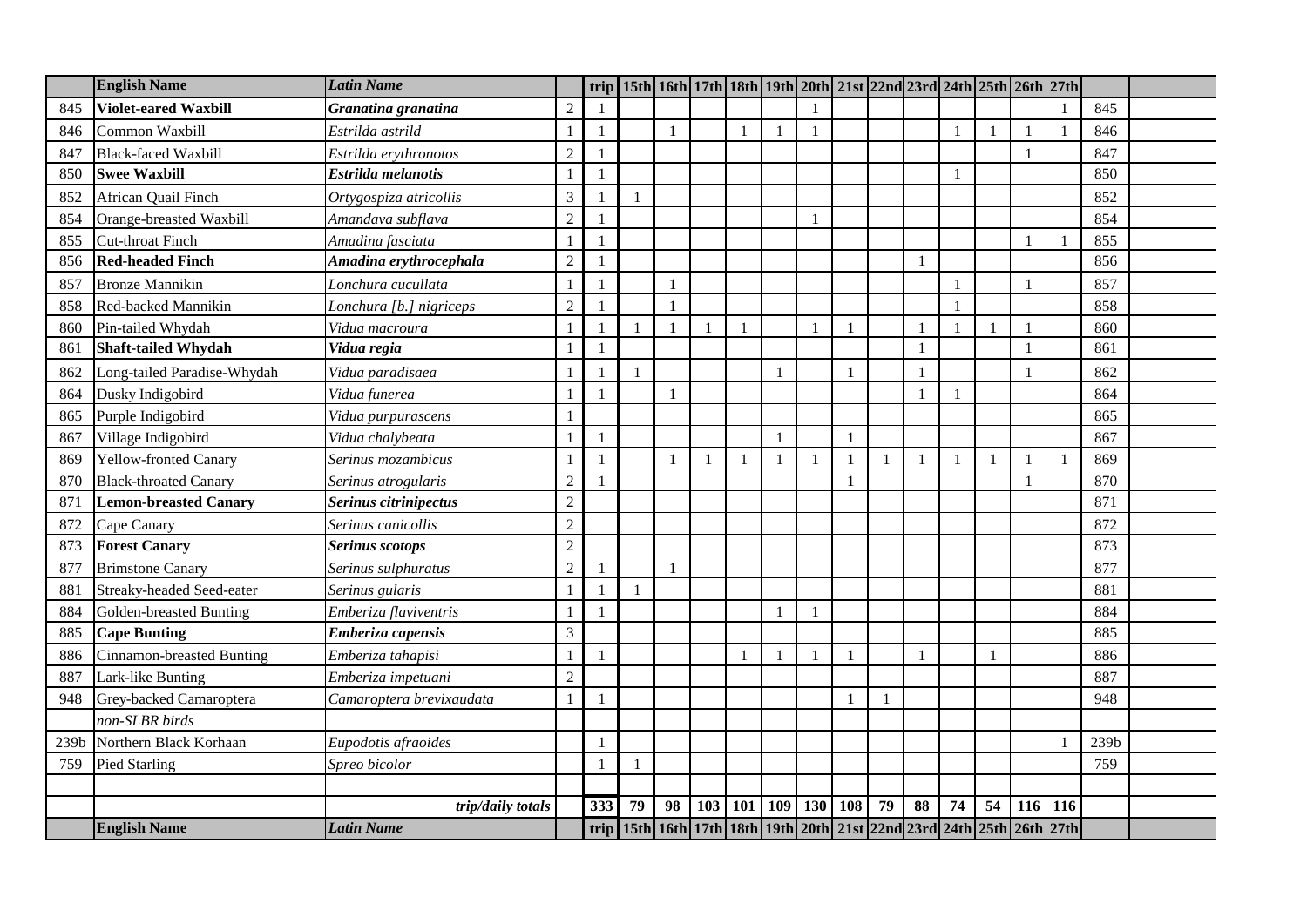| <b>English Name</b>          | <b>Latin Name</b>        |                |              |  |              |              |              |              |  |                | trip   15th   16th   17th   18th   19th   20th   21st   22nd   23rd   24th   25th   26th   27th |                |  |
|------------------------------|--------------------------|----------------|--------------|--|--------------|--------------|--------------|--------------|--|----------------|-------------------------------------------------------------------------------------------------|----------------|--|
| South African Hedgehog       | Atelerix frontalis       | 3              |              |  |              |              |              |              |  |                |                                                                                                 | <b>SAH</b>     |  |
| Thick-tailed Bushbaby        | Otolemur crassicaudatus  | $\sqrt{2}$     |              |  |              |              |              |              |  |                |                                                                                                 | <b>TTB</b>     |  |
| Lesser Bushbaby              | Galago moholi            | $\overline{2}$ |              |  |              |              |              |              |  |                |                                                                                                 | LB             |  |
| Vervet Monkey                | Cercopithecus aethiops   | $\mathbf{1}$   | $\mathbf{1}$ |  | $\mathbf{1}$ |              |              |              |  |                |                                                                                                 | <b>VM</b>      |  |
| Samango Monkey               | Cercopithecus mitis      | $\mathfrak{Z}$ |              |  |              |              |              |              |  | $\overline{1}$ |                                                                                                 | <b>SM</b>      |  |
| Chacma Baboon                | Papio ursinus            |                |              |  | 1            | $\mathbf{1}$ |              | $\mathbf{1}$ |  |                |                                                                                                 | CB             |  |
| Common Molerat               | Cryptomys hottentotus    | 3              |              |  |              |              |              |              |  |                |                                                                                                 | <b>CM</b>      |  |
| Pangolin                     | Manis temminckii         | $\overline{3}$ |              |  |              |              |              |              |  |                |                                                                                                 | $\mathbf{P}$   |  |
| Cape Hare                    | Lepus capensis           | $\overline{3}$ |              |  |              |              |              |              |  |                |                                                                                                 | <b>CH</b>      |  |
| Scrub Hare                   | Lepus saxatilis          | $\blacksquare$ | $\mathbf{1}$ |  | $\mathbf{1}$ | $\mathbf{1}$ |              |              |  |                |                                                                                                 | <b>SH</b>      |  |
| Jameson's Red Rock Rabbit    | Pronolagus randensis     | $\overline{3}$ |              |  |              |              |              |              |  |                |                                                                                                 | <b>JRRR</b>    |  |
| Tree Squirrel                | Paraxerus cepapi         | $\overline{1}$ |              |  |              |              |              | $\mathbf{1}$ |  |                |                                                                                                 | <b>TS</b>      |  |
| <b>Rock Dormouse</b>         | Graphurus platyops       | $\mathfrak{Z}$ |              |  |              |              |              |              |  |                |                                                                                                 | <b>RD</b>      |  |
| <b>Woodland Dormouse</b>     | Graphurus murinus        | $\overline{3}$ |              |  |              |              |              |              |  |                |                                                                                                 | <b>WD</b>      |  |
| Lesser Savanna Dormouse      | Graphurus parvus         | $\overline{3}$ |              |  |              |              |              |              |  |                |                                                                                                 | <b>LSD</b>     |  |
| Springhare                   | Pedetes capensis         |                |              |  |              |              |              |              |  |                |                                                                                                 | $\overline{S}$ |  |
| <b>Greater Cane Rat</b>      | Thryonomys swinderianus  | 3              |              |  |              |              |              |              |  |                |                                                                                                 | <b>GCR</b>     |  |
| Porcupine                    | Hystrix africaeaustralis | $\overline{2}$ |              |  |              |              |              |              |  |                |                                                                                                 | $\mathbf{p}$   |  |
| Cape Hunting Dog             | Lycaon pictus            | $\overline{3}$ |              |  |              |              |              |              |  |                |                                                                                                 | <b>CHD</b>     |  |
| Cape Fox                     | Vulpes chama             | $\sqrt{2}$     |              |  |              |              |              |              |  |                |                                                                                                 | CF             |  |
| <b>Bat-eared Fox</b>         | Otocyon megalotis        | $\overline{2}$ |              |  |              |              |              |              |  |                |                                                                                                 | <b>BEF</b>     |  |
| <b>Black-backed Jackal</b>   | Canis mesomelas          | $\overline{1}$ | 1            |  |              |              | $\mathbf{1}$ |              |  |                |                                                                                                 | <b>BBJ</b>     |  |
| Side-striped Jackal          | Canis adustus            | 3              |              |  |              |              |              |              |  |                |                                                                                                 | SSJ            |  |
| <b>Striped Polecat</b>       | Ictonyx striatus         | $\overline{3}$ |              |  |              |              |              |              |  |                |                                                                                                 | <b>SP</b>      |  |
| <b>Striped Weasel</b>        | Poecilogale albinucha    | $\overline{3}$ |              |  |              |              |              |              |  |                |                                                                                                 | <b>SW</b>      |  |
| <b>Honey Badger</b>          | Mellivora capensis       | $\mathfrak{Z}$ |              |  |              |              |              |              |  |                |                                                                                                 | HB             |  |
| Cape Clawless Otter          | Aonyx capensis           | $\overline{3}$ |              |  |              |              |              |              |  |                |                                                                                                 | CCO            |  |
| Civet                        | Civettictis civetta      | $\overline{3}$ |              |  |              |              |              |              |  |                |                                                                                                 | $\overline{C}$ |  |
| <b>Greater Spotted Genet</b> | Genetta tigrina          | $\sqrt{2}$     |              |  |              |              |              |              |  |                |                                                                                                 | <b>GSG</b>     |  |
| <b>Lesser Spotted Genet</b>  | Genetta genetta          | $\overline{2}$ |              |  |              |              |              |              |  |                |                                                                                                 | <b>LSG</b>     |  |
| <b>Banded Mongoose</b>       | Mungos mungo             |                |              |  |              |              |              |              |  |                |                                                                                                 | <b>BM</b>      |  |
| Selous's Mongoose            | Paracynictis selousi     | $\mathfrak{Z}$ |              |  |              |              |              |              |  |                |                                                                                                 | <b>SM</b>      |  |
| Slender Mongoose             | Galerella sanguinea      |                |              |  |              |              |              |              |  |                |                                                                                                 | <b>SLM</b>     |  |
| <b>English Name</b>          | <b>Latin Name</b>        |                |              |  |              |              |              |              |  |                | trip   15th   16th   17th   18th   19th   20th   21st   22nd   23rd   24th   25th   26th   27th |                |  |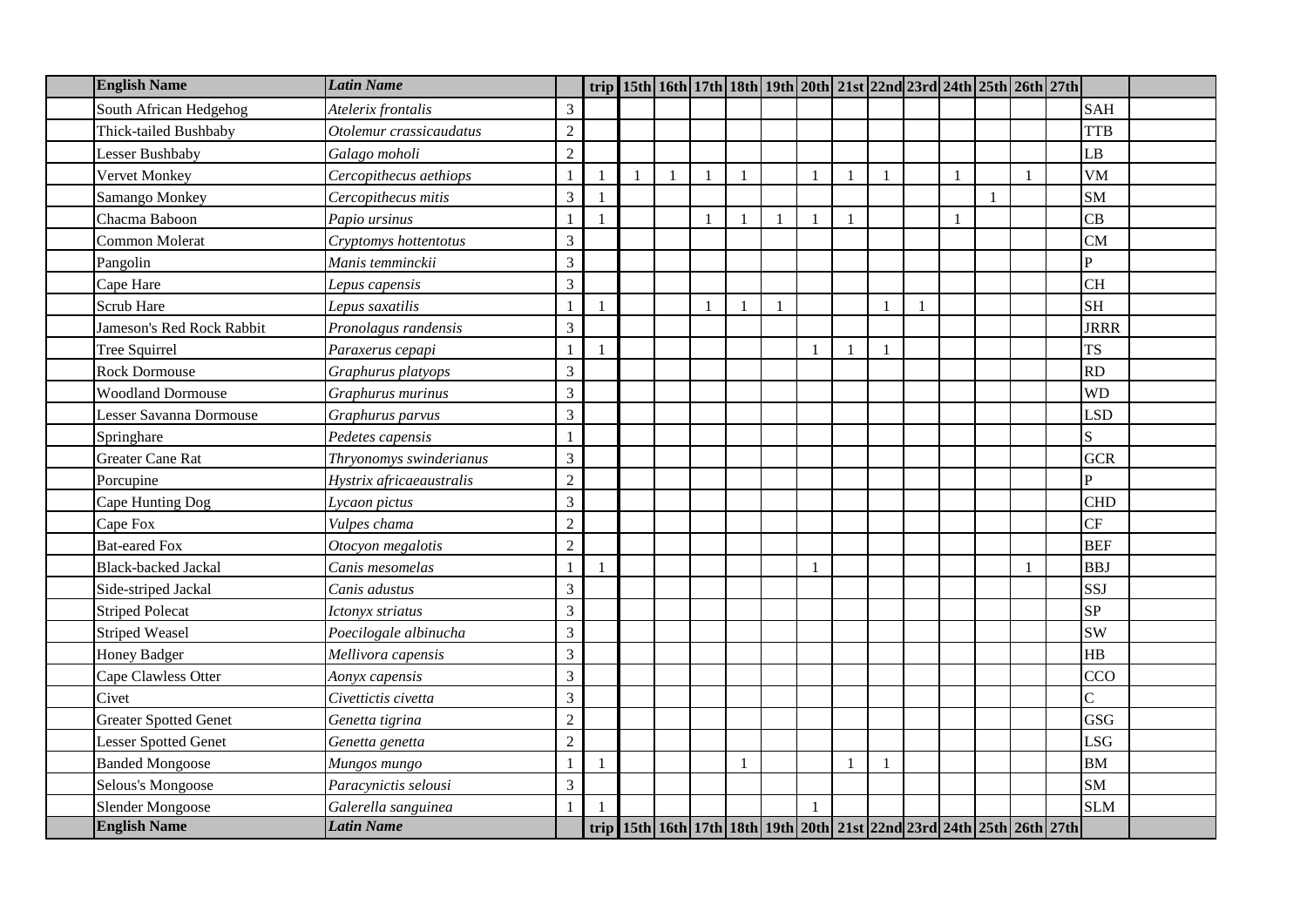| <b>English Name</b>        | <b>Latin Name</b>        |                          |                |              |              |                |                |   |              |  |              | trip 15th 16th 17th 18th 19th 20th 21st 22nd 23rd 24th 25th 26th 27th |                           |  |
|----------------------------|--------------------------|--------------------------|----------------|--------------|--------------|----------------|----------------|---|--------------|--|--------------|-----------------------------------------------------------------------|---------------------------|--|
| <b>Dwarf Mongoose</b>      | Helogale parvula         | $\mathfrak{2}$           |                |              |              |                |                |   |              |  |              |                                                                       | <b>DM</b>                 |  |
| White-tailed Mongoose      | Ichneumia albicauda      | 3                        |                |              |              |                |                |   |              |  |              |                                                                       | <b>WTM</b>                |  |
| Aardwolf                   | Proteles cristatus       | 3                        |                |              |              |                |                |   |              |  |              |                                                                       | A                         |  |
| Spotted Hyaena             | Crocuta crocuta          | $\overline{c}$           |                |              | $\mathbf{1}$ |                |                |   |              |  |              |                                                                       | <b>SH</b>                 |  |
| Brown Hyaena               | Hyaena brunnea           | 3                        |                |              |              |                |                |   |              |  |              |                                                                       | <b>BH</b>                 |  |
| Lion                       | Panthera leo             | $\sqrt{2}$               |                |              | $\mathbf{1}$ |                |                |   |              |  |              |                                                                       |                           |  |
| Leopard                    | Panthera pardus          | $\mathfrak{Z}$           |                |              | $\mathbf{1}$ |                |                |   |              |  |              |                                                                       | LE                        |  |
| Cheetah                    | Acinonyx jubatus         | 3                        |                |              |              |                |                |   |              |  |              |                                                                       | $\overline{C}$            |  |
| Caracal                    | Felis caracal            | 3                        |                |              |              |                |                |   |              |  |              |                                                                       | CA                        |  |
| Serval                     | Felis serval             | 3                        |                |              |              |                |                |   |              |  |              |                                                                       | $\overline{S}$            |  |
| African Wild Cat           | Felis lybica             | 3                        |                |              |              |                |                |   |              |  |              |                                                                       | <b>AWC</b>                |  |
| Aardvark                   | Orycteropus afer         | 3                        |                |              |              |                |                |   |              |  |              |                                                                       | A                         |  |
| African Elephant           | Loxodonta africana       | $\mathbf{1}$             |                |              | $\mathbf{1}$ |                | $\overline{1}$ |   |              |  |              |                                                                       | AE                        |  |
| <b>Rock Dassie</b>         | Procavia capensis        | $\sqrt{2}$               |                |              |              |                |                |   |              |  |              |                                                                       | <b>RD</b>                 |  |
| Yellow-spotted Rock Dassie | Heterohyrax brucei       | 3                        |                |              |              |                |                |   |              |  |              |                                                                       | <b>YSRD</b>               |  |
| <b>Black Rhinoceros</b>    | Diceros bicornis         | 3                        |                |              |              |                |                |   |              |  |              |                                                                       | <b>BR</b>                 |  |
| <b>White Rhinoceros</b>    | Ceratotherium simum      | $\overline{c}$           |                |              |              |                |                |   |              |  |              |                                                                       | <b>WR</b>                 |  |
| <b>Burchell's Zebra</b>    | Equus burchellii         |                          |                |              | $\mathbf{1}$ |                |                |   |              |  |              |                                                                       | <b>BZ</b>                 |  |
| Warthog                    | Phacochoerus aethiopicus | $\overline{1}$           | $\overline{1}$ |              |              | $\overline{1}$ | $\mathbf{1}$   |   | $\mathbf{1}$ |  |              |                                                                       | <b>WR</b>                 |  |
| <b>Bush Pig</b>            | Potamochoerus porcus     | 3                        |                |              |              |                |                |   |              |  |              |                                                                       | <b>BP</b>                 |  |
| Hippopotamus               | Hippopotamus amphibius   | $\overline{\phantom{a}}$ |                |              |              | $\mathbf{1}$   | $\overline{1}$ |   |              |  |              |                                                                       | $\boldsymbol{\mathrm{H}}$ |  |
| Giraffe                    | Giraffa camelopardalis   |                          |                |              | $\mathbf{1}$ |                |                |   | $\mathbf{1}$ |  |              |                                                                       | G                         |  |
| Sharpe's Grysbok           | Raphicerus sharpei       | 3                        |                |              |              | $\mathbf{1}$   |                |   |              |  |              |                                                                       | SG                        |  |
| Klipspringer               | Oreotragus oreotragus    | $\overline{c}$           |                |              |              |                |                |   |              |  |              |                                                                       | $\rm K$                   |  |
| <b>Red Duiker</b>          | Cephalophus natalensis   | $\overline{c}$           |                |              |              |                |                |   |              |  | $\mathbf{1}$ |                                                                       | <b>RD</b>                 |  |
| Common Duiker              | Sylvicapra grimmia       | $\overline{1}$           | $\overline{1}$ |              |              | $\mathbf{1}$   |                |   | $\mathbf{1}$ |  |              |                                                                       | CD                        |  |
| Steenbok                   | Raphicerus campestris    | $\overline{1}$           | $\overline{1}$ |              |              |                |                |   |              |  |              |                                                                       | SB                        |  |
| Reedbuck                   | Redunca arundinum        |                          |                |              |              |                |                |   |              |  |              |                                                                       | <b>RD</b>                 |  |
| Springbok                  | Antidorcas marsupialis   | $\overline{c}$           |                |              |              |                |                |   |              |  |              |                                                                       | <b>SPB</b>                |  |
| Impala                     | Aepyceros melampus       | $\overline{1}$           | $\overline{1}$ | $\mathbf{1}$ | $\mathbf{1}$ | $\blacksquare$ | $\mathbf{1}$   | 1 | $\mathbf{1}$ |  |              | $\overline{1}$                                                        |                           |  |
| Tsessebe                   | Damaliscus lunatus       |                          |                |              |              |                |                |   |              |  |              |                                                                       | T                         |  |
| Sable Antelope             | Hippotragus niger        |                          |                |              |              |                |                |   |              |  |              |                                                                       | <b>SA</b>                 |  |
| Roan Antelope              | Hippotragus equinus      |                          |                |              |              |                |                |   |              |  |              |                                                                       | <b>RA</b>                 |  |
| <b>English Name</b>        | <b>Latin Name</b>        |                          |                |              |              |                |                |   |              |  |              | trip 15th 16th 17th 18th 19th 20th 21st 22nd 23rd 24th 25th 26th 27th |                           |  |